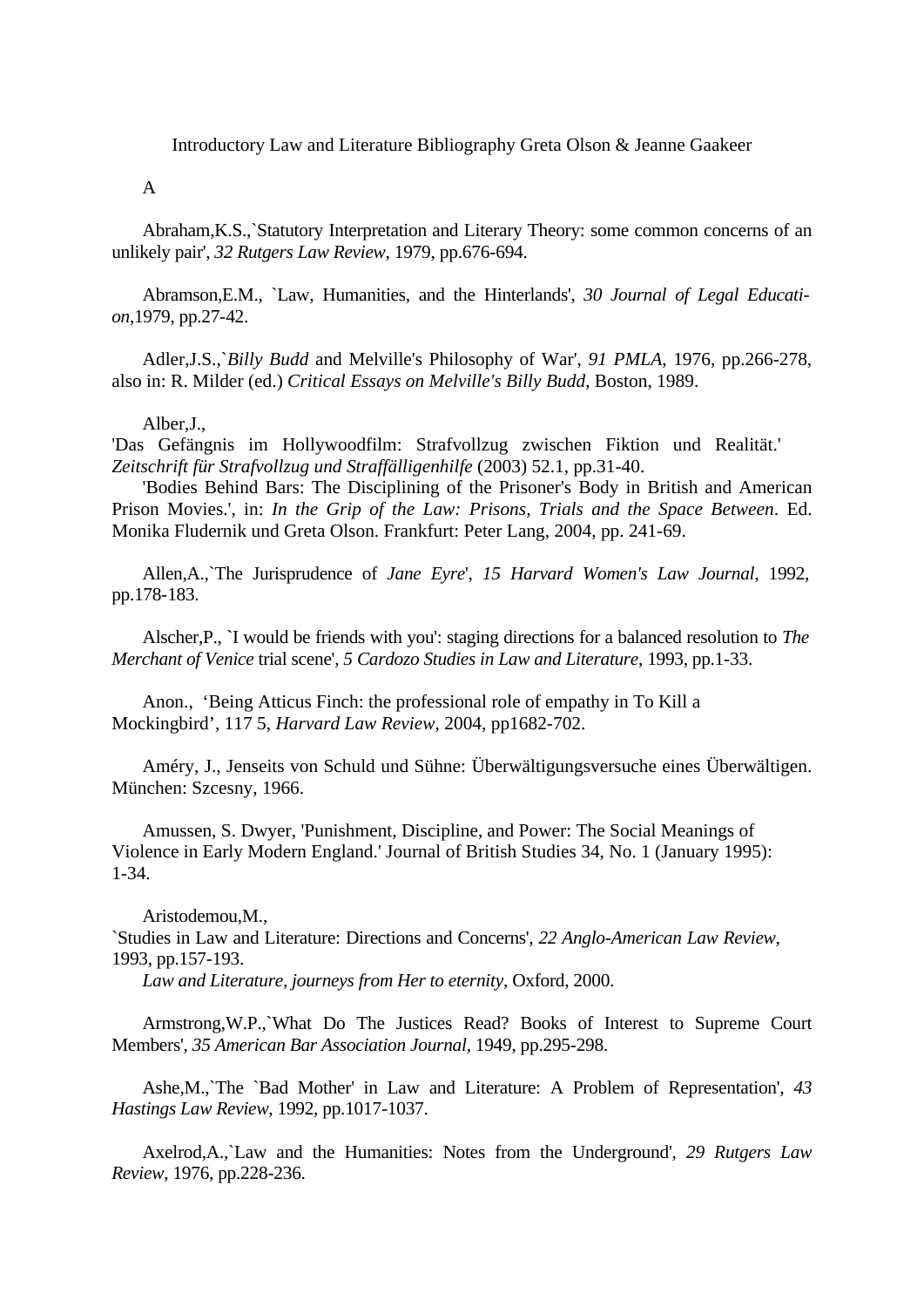Ayer,J.D.,

`Law, Literature, and the Conversation of Mankind', *4 Cardozo Arts and Entertainment*, 1985, pp.261-276.

`The Very Idea of Law and Literature', *85 Michigan Law Review*, 1987, pp.895-913. `Aliens are coming! Drain the Pool', *88 Michigan Law Review*, 1990, pp.1584-1613.

# B

Baer, S., 'Verfassung und Geschlecht: Anmerkungen zu einem geschlechtssensiblen deliberativen Konstitutionalismus.', in: Demokratie & Geschlecht (Interdisziplinäres Symposium zum 150jährigen Jubiläum des Schweizerischen Bundesstaates*.* Ed. Birgit Christensen. Zürich: Chronos 1999, pp.101–122.

Balkin, J.M., `Deconstructive Practice and Legal Theory', *96 Yale Law Journal*, 1987, pp.743-786.

Balkin, J.M., and S. Levinson, ' Law and the Humanities: An Uneasy Relationship', *18 Yale Journal of Law and the Humanities*, nr.2, 2006,pp. 155-186.

### Ball, M. S.,

 "All the Law's a Stage." Cardozo Studies in Law and Literature 11.2 (1999): 215-21. `Confessions', *1 Cardozo Studies in Law and Literature*, 1989, pp.185-197.

Bander,E.J., `Some Legal Fictions: Woe Unto You, Novelists', *45 American Bar Association Journal*, 1959, pp.925-927.

Baron,J.B., `Intention, Interpretation, and Stories', *42 Duke Law Journal*, 1992, pp.630-678.

Baron,J.B. and Epstein,J. `Is Law Narrative?', *45 Buffalo Law Review*, 1997, pp.141-187.

Beier, A.L., 'New Historicism, Historical, Context, and the Literature of Roguery: The Case of Thomas Harman Reopened.', in: Rogues and Early Modern English Culture*.* Eds. Craig Dionne and Steve Mentz. Ann Arbor, MI: U Michigan P, 2004. 98-119.

Bell, D., "The Power of Narrative." Legal Studies Forum 23.3 (1999): 315-48. or Law in Popular Culture Collection – E-texts. 10 November 2003..

Bell, I., Literature and Crime in Augustan England. London: Routledge, 1991.

Bender, J., Imagining the Penitentiary: Fiction and the Architecture of Mind in Eighteenth-Century England. Chicago, IL and London: Chicago UP, 1987.

Bergh, G.C.J.J. van den, `Jacob Israel de Haan's Legal Significs', *IX International Journal for the Semiotics of Law*, 81 (1996).

Biet, C., 'L'empire du droit, les jeux de la littérature', *Europe*, April 2002, pp.7-22.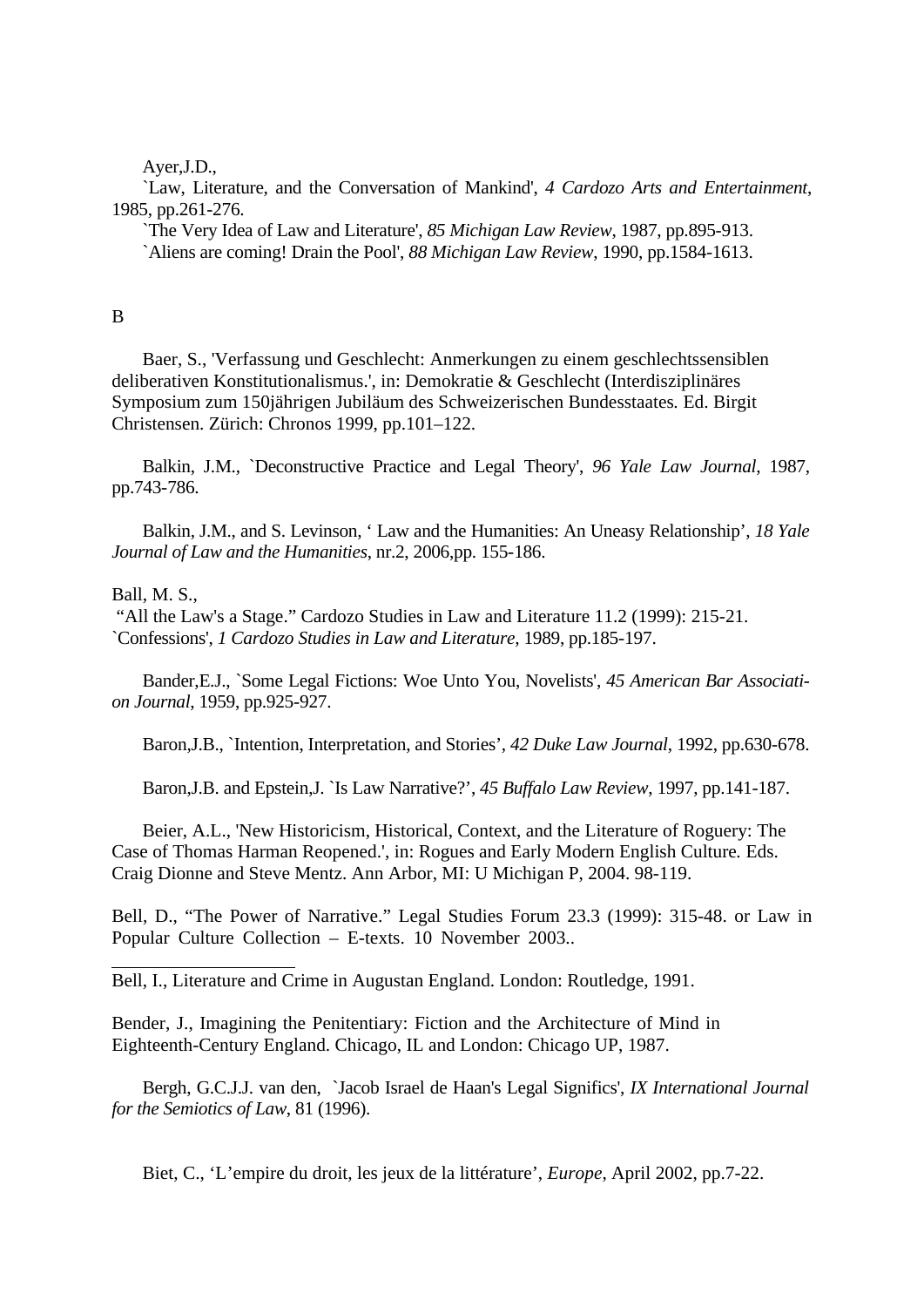Binder, G., and Robert Weisberg. Literary Criticisms of Law. Princeton: Princeton UP, 2000.

Birkett,N.,`Law and Literature: The Equipment of the Lawyer', *36 American Bar Association Journal*, 1950, pp.891-894 en 946-947.

Bishin,W.R.,`Law, Language and Ethics', *35 Southern California Law Review*, 1965, pp.499-502.

Blakemore,S., *Blake and the Fall of Language, the French Revolution as a linguistic event*, Hanover, 1988.

Böker, U. and Ch. Houswitschka eds. Literatur, Kriminalität und Rechtskultur im 17. und 18. Jahrhundert*.* Essen: Die Blaue Eule, 1996.

Böker, U. and J. A. Hibbard, eds. Sites of Discourse – Public and Private Spheres – Legal Culture. Amsterdam and New York: Rodopi, 2002.

Böker, U. and J. A. Hibbard, eds. Processes of Institutionalisation: Case Studies in Law, Prison and Censorship. Essen: Die Blaue Eule, 2001.

Böker, U., R. Corballis and J. A. Hibbard, eds. The Importance of Reinventing Oscar: Versions of Wilde during the Last 100 Years. Amsterdam and New York: Rodopi, 2002.

Borowitz,A.I., `M. Tullius Cicero for the Defense', *55 American Bar Association Journal*, 1969, pp.932-937.

Botein,S.,`Cicero as Role Model for Early American Lawyers: A Case Study in Classical `Influence'', *73 The Classical Journal*, 1977, pp.313-321.

Brest,P.,

`The Misconceived Quest for Original Understanding', *60 Boston University Law Review*, 1980, pp.204-238.

`Interpretation and Interest', *34 Stanford Law Review*, 1982, pp.765-773.

Brombert, V., The Romantic Prison. The French Tradition [La prison romantique. Essai sur l'imaginaire*.* Baltimore, MD: Johns Hopkins UP, 1978.

Brooks, P. and P. Grewitz, eds. Law's Stories: Narrative and Rhetoric in the Law. New Haven: Yale UP, 1996.

Brooks,P., 'Narrative Transactions – Does the Law Need a Narratology?' , *18 Yale Journal of Law and the Humanities*, nr.1, 2006, pp.1-28.

Buffard, S., Le froid pénitentiaire. L'impossible réforme des prisons*.* Paris: Seuil, 1973.

 $\mathcal{C}$ 

Campbell,J., *Shakespeare's Legal Acquirements*, New York, 1859.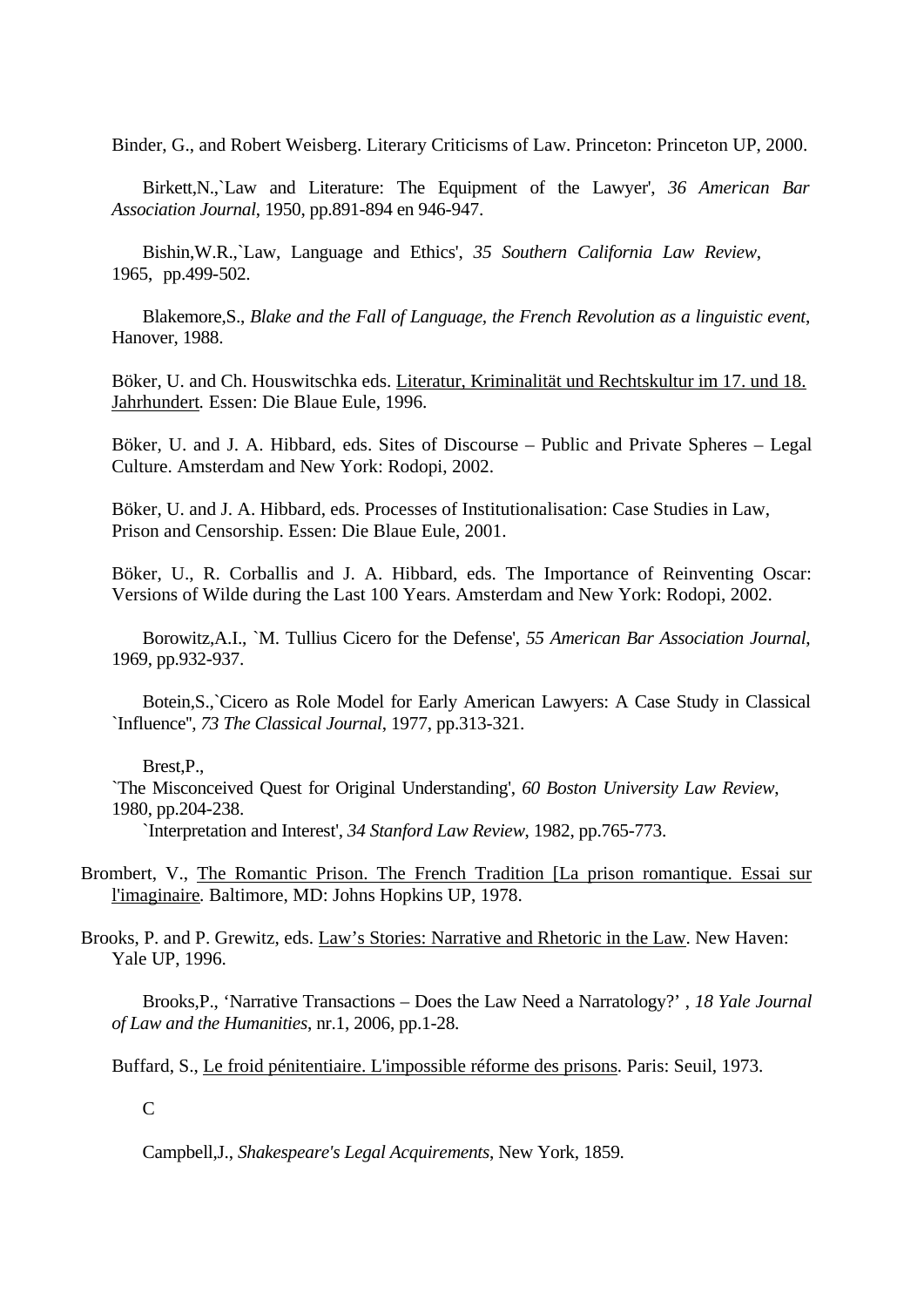Canavan,M., 'Using literature to teach legal writing', *23 QLR*, 2004, pp.1-22.

Carpi, D.,

*Shakespeare and the Law*, Ravenna, Longo, 2003.

*Property Law in Renaissance Literature*, Peter Lang, Frankfurt am Main, 2005.

*'King John* o della proliferazione della parola', in: *King John, Dal Testo alla Scena*, edited by Mariangela Tempera, Clueb, Bologna, 1993. ("King John and the proliferation of the word).

'L'atto dell'interpretazione in *The Merchant of Venice*', in: *The Merchant of Venice, dal testo alla scena*, edited by Mariangela Tempera, Clueb, Bologna, 1994. (The act of interpretation in The Merchant of Venice).

'Legge e sua sovversione in *Romeo and Juliet*", in: *Rileggere/Re-*Reading *Romeo and Juliet*, edited by Angelo Righetti, Collana Saggi e Testi del Dipartimento di Anglistica dell'Università di Verona, 1999. (Law and subversion of the law in Romeo and Juliet).

'Borghesi e Mercanti: la nuova società capitalistica in *The Merchant of Venice'* in: *Strumenti Critici*, n.27, settembre 2001. (Anticipations of capitalism in The Merchant of Venice).

'Hermes: God of Thieves. Plagiarism in Twentieth Century literature', *Law and Critique*, 1- 11, 2003.

'Validità/invalidità del contratto in *Doctor Faustus* di Christopher Marlowe', in: AAVV.. *Variis Linguis,* a special number of the journal *Quaderni della Facoltà di Lingue e Letterature Straniere dell'Università di Verona, maggio 2004* (pp. 119-127) (Validity/Invalidity of the contract in Marlowe's Doctor Faustus).

'A Just and Open trial: The Trial Based on Circumstantial Evidence in *The Winter's Tale*', in: M.Tempera e P. Kennan eds., *International Shakespeare: The Comedies*, Clueb, Bologna, 2004.

'Law, Discretion, Equity in *The Merchant of Venice* and *Measure for Measure', Cardozo Law Review*, Vol. 20, n.1, 2005, pp. 101-113.

Carta, P., 'Humanisme juridique due XXe siècle', *Laboratoire Italien*, nr.5, 2004, pp.13-37.

Cardozo, B. N., 'Law and Literature', in: Selected Writings of Benjamin Nathan Cardozo*.* Ed. Margaret Hall. New York: Fallon, 1947 [1925].

Carlson,D.G., Cornell,D.e and Rosenfeld,M. (eds) *Deconstruction and the Possibility of Justice*, New York, 1992.

Cau,M., and Marchetto,G., 'Droit et littérature', *Laboratoire Italien*, nr.5, 2004, pp.7-12.

Chafee,Z.,`The Disorderly Conduct of Words', *42 Columbia Law Review*, 1941, pp.381- 404.

Chafee,Z. and Maguire,J.M.,`A List of Readings for Prospective Law Students', *58 Harvard Law Review*, 1945, pp.589-604.

Cohen,M.L.,`Thomas Jefferson recommends a course of law study', *119 University of Pennsylvania Law Review*, 1971, pp.823-844.

Cohen,J.Maslow, `The Arrival of the Bee Box: Feminism, Law, and Literature', *13 Harvard Women's Law Journal*, 1990, pp.345-361.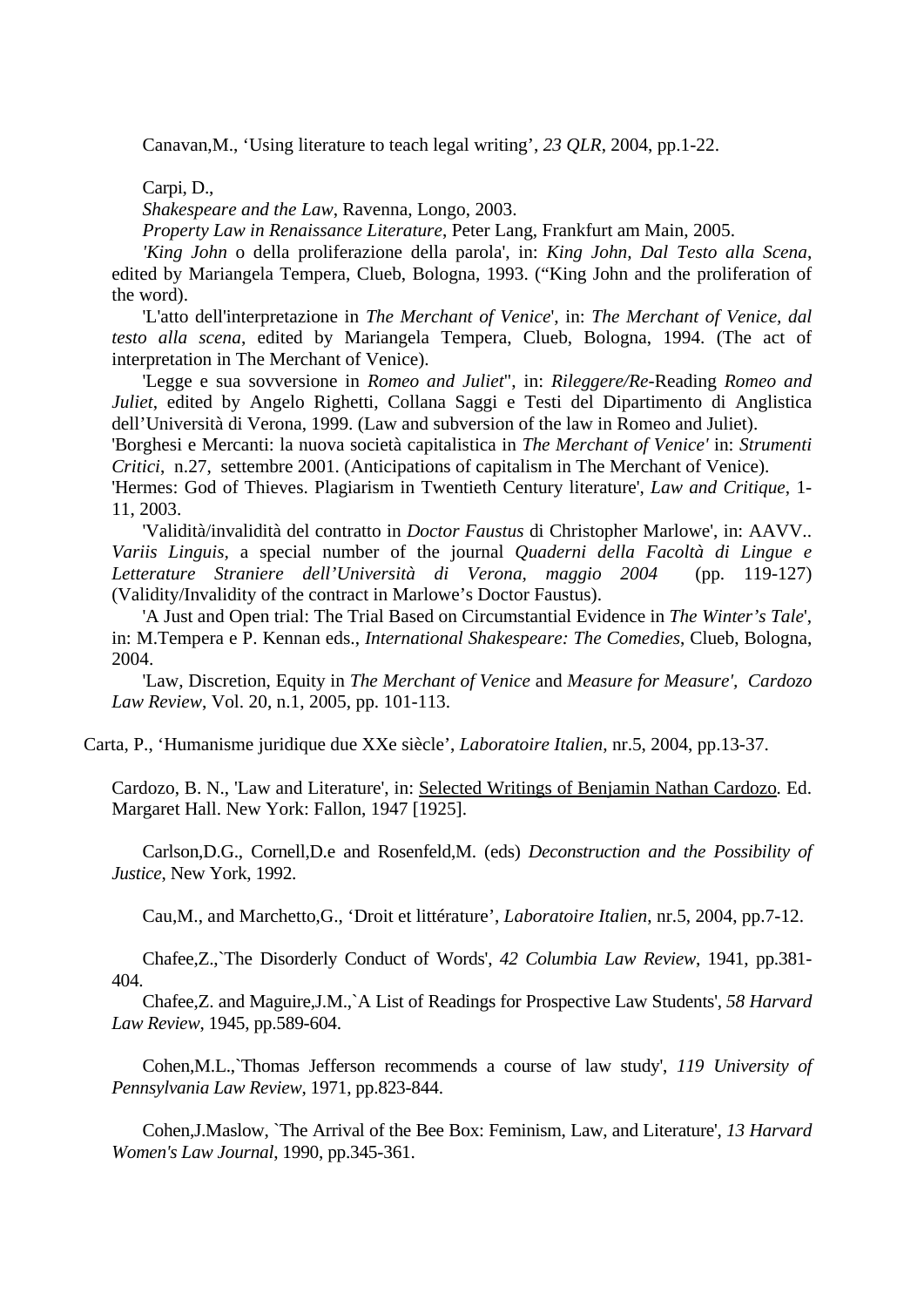Conter,D.`, Eagleton, Judge Posner and *Shylock v. Antonio*', *35 McGill Law Journal*, 1990, pp.905-920.

Conley, J. M. and W.M. O'Barr. Just words: Law, Language and Power*.* Chicago and London: U. of Chicago P, 1998.

Cornell,D.,`Time, Deconstruction, and the Challenge to Legal Positivism: the call for judicial responsibility', *2 Yale Journal of Law and the Humanities*, 1990, pp.267-297.

Cotterill, J., Language and Power in Court: A Linguistic Analysis of the O. J. Simpson Trial*.* Houndmills: Palgrave, 2003.

Couch,H.,`Law and Literature: A Comment', *17 Vanderbilt Law Review*, 1964, pp.911-916.

Cover, R. M., "Violence and the World." Yale Law Journal 95 (1986): 1601-1629, also in: Narrative, Violence, and the Law: The Essays of Robert Cover*.* Ann Arbor: U Michigan Press, 1992. 203-238.

Crane,G.D., `The Path of Law and Literature', *American Literary History*, 758 (1997).

Culver, S., 'Agency and the Language of the Novel', 15 2, *Yale Journal of Law & the Humanities*, 2003, pp81-123.

Cunningham,C.,

`A Tale of Two Clients: Thinking about Law as Language', *87 Michigan Law Review*, 1989, pp.2459-2494.

`The Lawyer as Translator, representation as text: towards an ethnography of legal discourse', *77 Cornell Law Review*, 1992, pp.1298-1387.

Curtis,Ch.,`A Better Theory of Legal Interpretation', *3 Vanderbilt Law Review*, 1950, pp.407-437.

#### D

Damaska, M.R., The Faces of Justice and State Authority. New Haven: Yale UP, 1991.

Dellapenna,J.W. and Farrell,K.,`Law and the Language of Community: on the Contributions of James Boyd White', *21 Rhetoric Society Quarterly*, 1991, pp.38-58.

### Davenport,W.H.,

`A Course in Literature for Law Students', *6 Journal of Legal Education*, 1954, pp.569-573. `Preliminary Bibliography', *29 California State Bar Journal*, 1954, p.115.

`A Bibliography: Readings in Legal Literature', *41 American Bar Association Journal*, 1955, pp.939-943.

`Readings in Legal Literature: A Bibliographical Supplement', *43 American Bar Association Journal*, 1957, pp.813-815.

`Readings in Legal Literature: A Further Bibliographical Supplement', *43 American Bar Association Journal*, 1957, p.1018.

`Law and Literature Once Again', *50 Law Library Journal*, 1957, pp.396-403.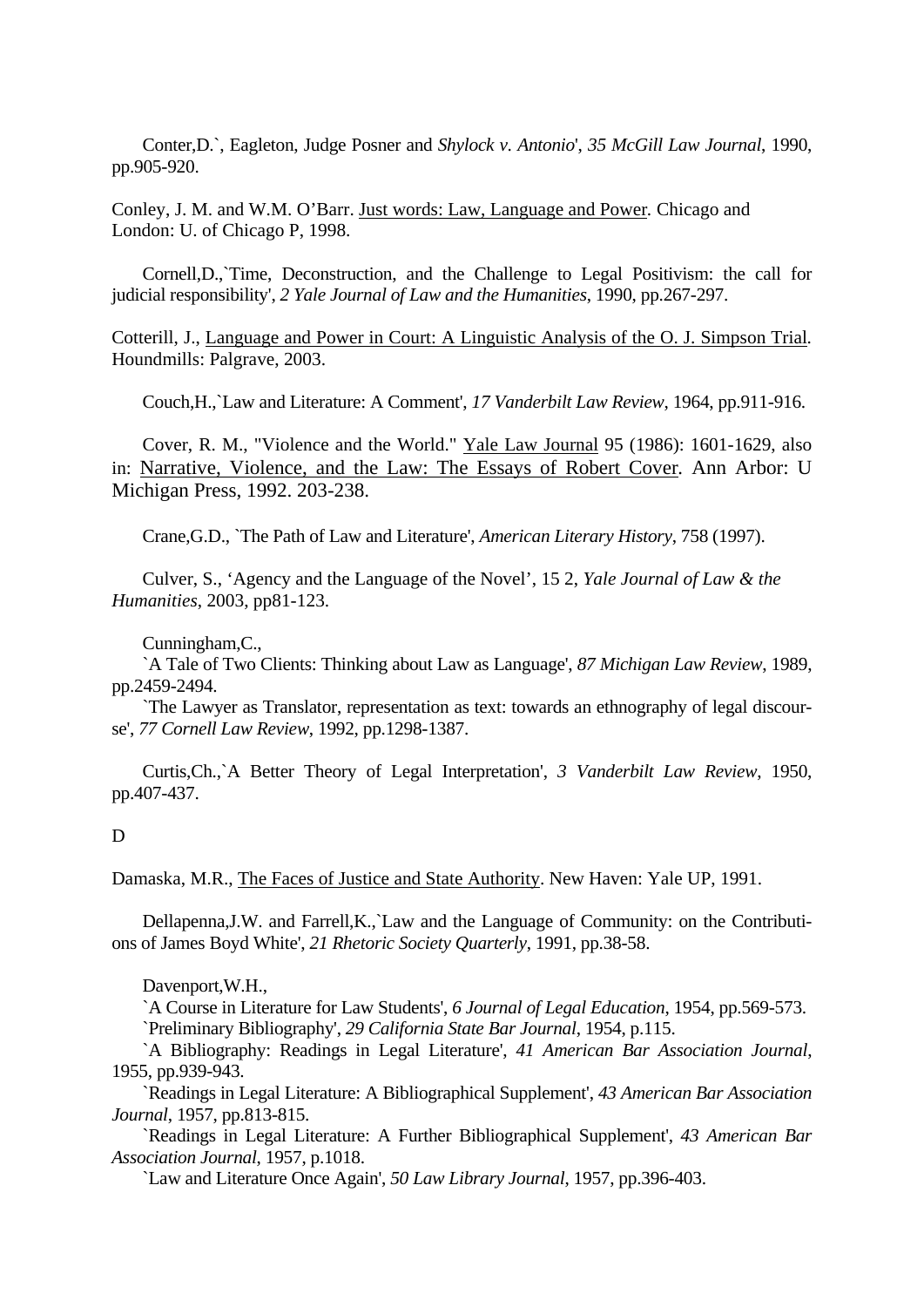Denvir, J., "Law, Lawyers, Film & Television." Law and Popular Culture. – E-texts. 2000 [1997]. 10 November 2003. <http://www.law.utexas.edu/lpop/etext/lsf /denvir24.htm>.

D'Errico,P., `Humanistic Legal Studies at the University of Massachusetts', *28 Journal of Legal Education*, 1976, pp.18-39.

Derrida, J.,

'Before the Law', in: Acts of Literature. Ed. Derek Attridge. London: Routledge, 1992. 181- 220.

'Force of Law: The 'Mystical Foundation of Authority'.', Cardozo Law Review 11 (1990): 920-1045.

Desai, G., F. Smith, and S. Nair, 'Introduction: Law, Literature, and Ethnic Subjects.' Melus 28 (Spring 2003): 3–16.

Desan Husson,Ch.A., `Expanding the Legal Vocabulary: the Challenge Posed by the Deconstruction and Defense of Law', *95 Yale Law Journal*, 1986, pp.969-991.

Dimock, Wai Chee.

Residues of Justice. Berkeley, CA: California UP, 1996. 'Criminal Law, Female Virtue, and the Rise of Liberalism.', Yale Journal of Law and the Humanities 4 (1992): 209-47.

Dionne, C. and S.Mentz, 'Introduction: Rogues and Early Modern English Culture.', in: Rogues and Early Modern English Culture*.* Ed. Craig Dionne and Steve Mentz. Ann Arbor, MI: U Michigan P, 2004. 1-29.

- Dionne, C., 'Fashioning Outlaws: The Early Modern Rogue and Urban Culture.', in : Rogues and Early Modern English Culture*.* Ed. Craig Dionne and Steve Mentz. Ann Arbor, MI: U Michigan P, 2004. 33-61.
	- Dolin, K., Fiction and the Law: Legal Discourse in Victorian and Modernist Literature. Cambridge: Cambridge UP, 1999.

Domnarski,W.`Charting a Desirable Course with *Billy Budd*', *34 Journal of Legal Education*, 1984, pp.702-713.

- Dorocak, J.R. & Purvis S.E.C., 'Using Fiction in Courses: Why Not Admit It?', 16 1, *Law and Literature*, 2004, pp65-91.
- Douzinas, C. and A.Gearey, Critical Jurisprudence: The Political Philosophy of Justice*.* Oxford, Portland, OR: Hart, 2005.
- Douzinas, C. and R. Warrington. Justice Miscarried: Ethics, Aesthetics and the Law. Hempstead: Harvester Wheatsheaf, 1994.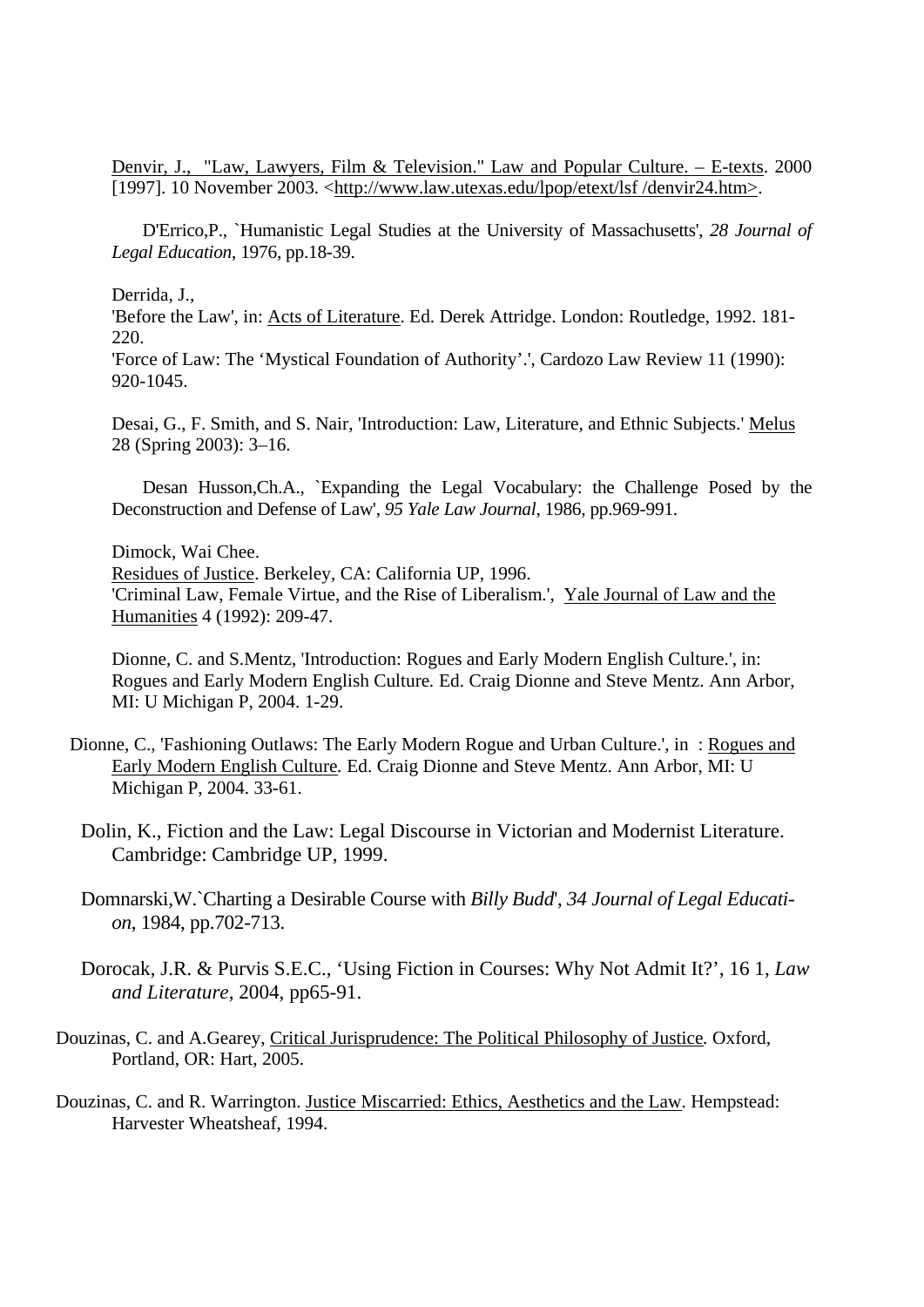- Douzinas, C. and R. Warrington. Postmodern Jurisprudence: The Law of Text in the Texts of Law. London/ New York: Taylor and Francis Books, 1991.
	- Douzinas, C., P. Goodrich and Y. Hachamovitch, eds. 'Introduction: Politics, Ethics and the Legality of the Contingent.', in: Politics, Postmodernity and Critical Legal Studies. London and New York: Routledge, 1994. 1-31.

Douzinas, C.,

"Oubliez Critique." Law and Critique 16 (2005): 47-69. The End of Human Rights. Oxford: Hart, 2000.

Duncan, G.M., Romantic Outlaws, Beloved Prisons. The Unconscious Meanings of Crime and Punishment. New York: New York UP, 1996.

Dunlop,C.R.B.,

- `Law and Justice in Dreiser's *An American Tragedy*', *6 University of British Columbia Law Review*, 1971, pp.379-403.
- `Literature Studies in Law Schools', *3 Cardozo Studies in Law and Literature*, 1991, pp.63-110.
- Dworkin,R.,`Law as Interpretation', in: W.J.T. Mitchell (ed.) *The Politics of Interpretation*, Chicago, 1982, pp.249-270. `How Law is Like Literature', in: *A Matter of Principle*, Cambridge (Mass.), 1985, pp.146-166.

# $E$

Eberle, P.J., 'Crime and Justice in the Middle Ages: Cases from the *Canterbury Tales* of Geoffrey Chaucer.', in: Rough Justice: Essays on Crime in Literature*.* Ed. M. L. Friedland. Toronto: U of Toronto P, 1991.

Edney, R., 'Literary Concepts and the Plea in Mitigation', 9 1, *Deakin Law Review*, 2004, pp183-95.

Eisele,Th.D., `The Legal Imagination and Language: a Philosophical Criticism', *47 University of Colorado Law Review*, 1976, pp.363-420.

`Wittgenstein's Instructive Narratives', *40 Journal of Legal Education*, 1990, pp.77-95.

Elkins,J.R., `On the Emergence of Narrative Jurisprudence: The Humanistic Perspective Finds a Path', *IX Legal Studies Forum*, 1985, pp.123-156.

`The Stories We Tell Ourselves in Law', *40 Journal of Legal Education*, 1990, pp.47-66. `A Bibliography of Narrative', *40 Journal of Legal Education*, 1990, pp.203-250.

Ellinghausen, L., 'Black Acts: Textual Labor and Commercial Deceit in Dekkers's *Lantern and Candlelight*. *', in:* Rogues and Early Modern English Culture*.* Ed. Craig Dionne and Steve Mentz. Ann Arbor, MI: U Michigan P, 2004. 294-311.

Erickson,P.D.,*The Poetry of Events, Daniel Webster's Rhetoric of the Constitution and the Union*, New York, 1986.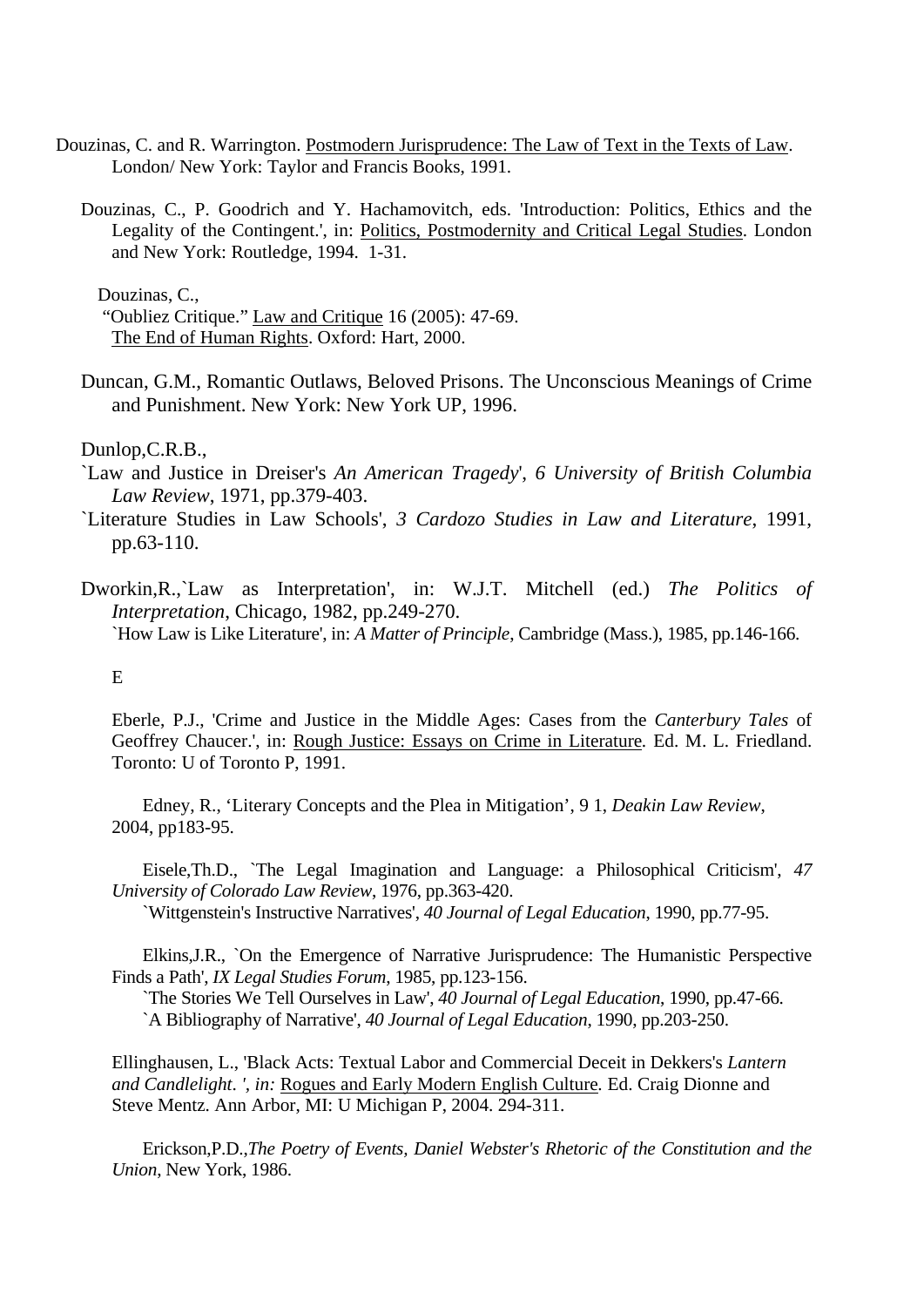Eure,J.B.,`Shakespeare and the legal process: four essays', *61 Virginia Law Review*, 1975, pp.390-433.

F

Faller, L. B., Crime and Defoe: A New Kind of Writing. Cambridge: Cambridge UP, 1993.

Ferguson,R.A.,

*Law and Letters in American Culture*, Cambridge (Mass.), 1984.

`We Do Ordain and Establish: The Constitution as Literary Text', *29 William and Mary Review*, 1987, pp.3-35.

`The Judicial Opinion as Literary Genre', *2 Yale Journal of Law and the Humanities*, 1990, pp.210-220.

Fischer,J.,`Reading Literature/Reading Law: Is There A Literary Jurisprudence', *72 Texas Law Review*, 1993, pp.135-160.

Fish,S., *Is There A Text In This Class? The Authority of Interpretive Communities*, Cambridge (Mass.), 1980.

`Interpretation and the Pluralist Vision', *60 Texas Law Review*, 1982, pp.495-505. `Fiss v. Fish', *36 Stanford Law Review*, 1983, pp.1325-1347.

Doing What Comes Naturally: Change, Rhetoric, and the Practice of Theory in Literary and Legal Studies*.* Oxford: Clarendon Press, 1989.

Fiss,O., `Objectivity and Interpretation', *34 Stanford Law Review*, 1982, pp.739-763.

Fleiner-Gerster, 'Wem Gott ein Amt Gibt, Gibt Er auch Verstand. Rechtsvergleichende Überlegungen zur Richterlichen Kontrolle der Verwaltung in der Common Law- und der Civil Law-Tradition.', in: L'image de l'homme en droit: mélanges*.* Ed. Paul-Henri Steinauer. Fribourg, Switzerland: Ed. Univ, 1990. 141-175.

Flowers Braswell,M., *Chaucer's "legal fiction": reading the records*, Cranbury (N.J.), 2001.

Fludernik, M.,

'Carceral Topography: Spatiality and Liminality in the Literary Prison.', Textual Practice 13.1 (1999): 43-77*.*

"Literarische Funktionen von Kriminalität." Ed. Michael Walter, Hans-Jörg Albrecht and Harald Kania. *Alltagsvorstellungen von Kriminalität.* Münster: Lit, 2003.

"'Stone Walls Do Not a Prison Make': Rhetorical Strategies and Sentimentalism in the Representation of the Victorian Prison Experience." Captivating Subjects: Writing Confinement, Citizenship and Nationhood in the Nineteenth Century. Ed. Julia Wright and Jason Haslam. Toronto: U of Toronto P, (forthcoming)*.*

"The Prison as World – The World as Prison: Theoretical and Historical Aspects of two Recurrent Topoi." Symbolism 3 (2003): 145-90.

Foucault, M.,

Discipline and Punish. The Birth of the Prison. New York: Vintage, 1979 [1975].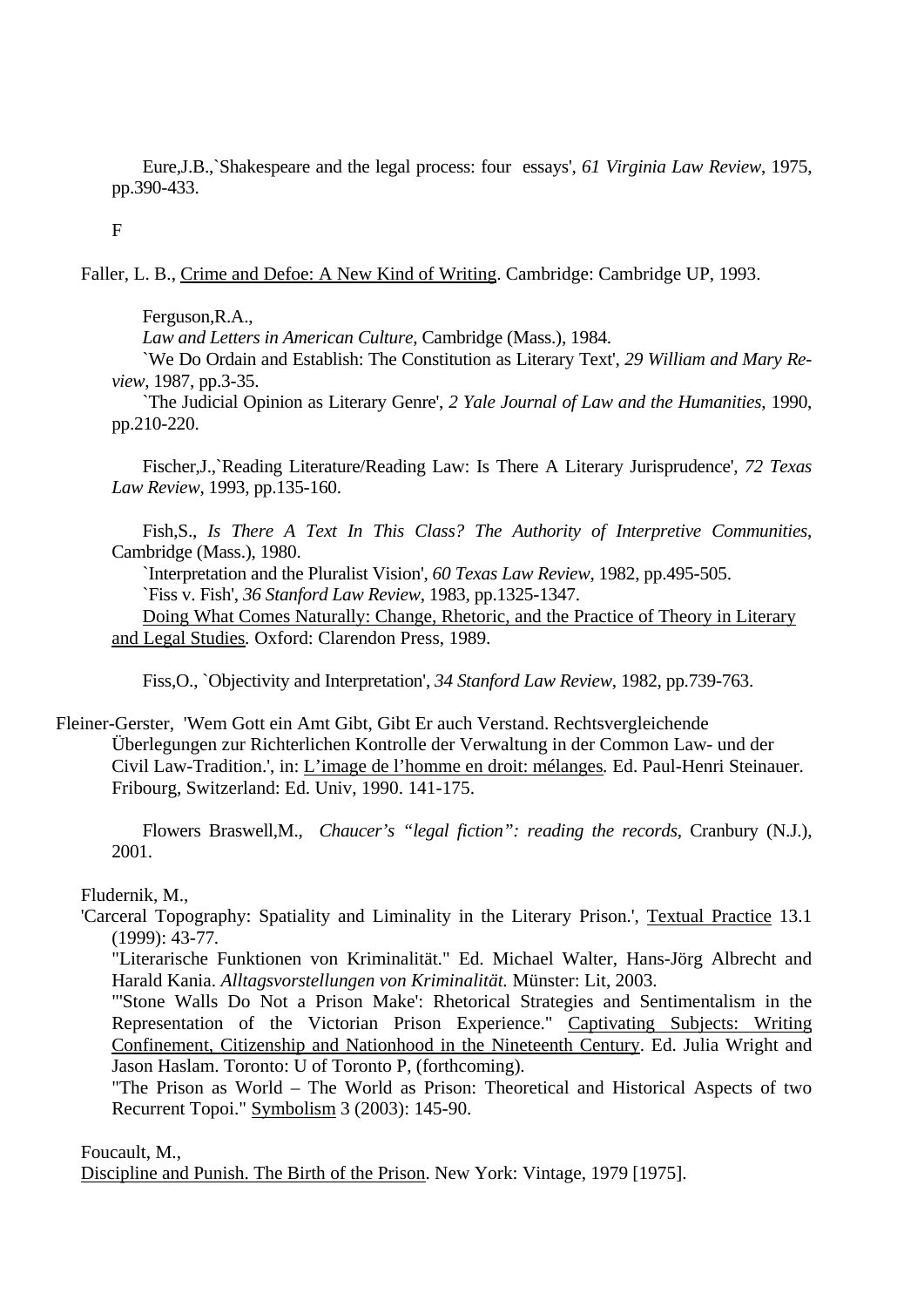The Order Of Things: An Archeology of the Human Sciences. New York: Vintage, 1970 [1966].

Frank,J.,`The speech of judges: a dissenting opinion', *29 Virgina Law Review*, 1943, pp.625- 641.

Freeman,J.,`Constitutive Rhetoric: Law as a Literary Activity', *14 Harvard Women's Law Journal*, 1991, pp.305-325.

Freeman,M. and A. Lewis, (eds) *Law and Literature*, Oxford, 1999.

Friedman, L. M. , The Legal System: A Social Perspective*.* New York: Russell Sage Foundation, 1975.

Fumerton, P., "London's Vagrant Economy: Making Space for 'Low' Subjectivity." Material London, ca. 1600. Ed. Lena Cowen Orlin. Philadelphia, PA: U of Pennsylvania P. 206-225.

G

Garver,E.,`He Does the Police in Different Voices: James B. White on the Rhetoric of Criminal Law', *21 Rhetoric Society Quarterly*, 1991, pp.1-10.

#### Gaakeer,J.,

*Hopes springs eternal, an introduction to the work of James Boyd White* (University of Michigan, 1998).

Three annotations of law-literature, in: Gemmette, E. Villiers (ed.) *Law in Literature: an annotated bibliography of Law-related Works*, Troy (New York), 1998, pp.86-88, 129-130, 260-261.

'Translation and Judicial Ethos' in *Law and Literature, Current Legal Issues* 2 (1999);

'"Batter my Heart", on the three disciplined search for meaning' in *Law and Religion, Current Legal Issues* 4 (Oxford University Press, 2001).

`Literary-legal Remedies, an account of Law and Literature in practice' in *Bar-Ilan Law Studies* 18, no.1-2 (Bar-Ilan University Press, 2002).

'Strange Matters, Macbeth and Dutch criminology' in *Shakespeare Yearbook* 15 (Edwin Mellen Press, 2005).

'The art to find the mind's construction in the face': Lombroso's criminal anthropology and literature: the example of Zola, Dostoevsky, and Tolstoy' 26, no. 6 *Cardozo Law Review* (2005).

'Why am I here? Some observations on medical triage in Pat Barker's *Regeneration*' in *Science, Fiction, and Science-Fiction - The role of fiction in public debates on medical ethical issues and in the medical education* (Overveen, 2006).

'Interview with James Boyd White', *Netherlands Journal of Legal Philosophy and Jurisprudence* (nr.2, 2006), pp.119-133.

Gaskill, M.,

"Reporting murder: fiction in the archives in early modern England." Social History 23, No.1 (January 1998): 1-30.

Crime and Mentalities in Early Modern England*.* Cambridge: Cambridge UP, 2000.

Crime and Mentalities in Early Modern England. Cambridge Studies in Early Modern British History. Cambridge: Cambridge UP, 2000.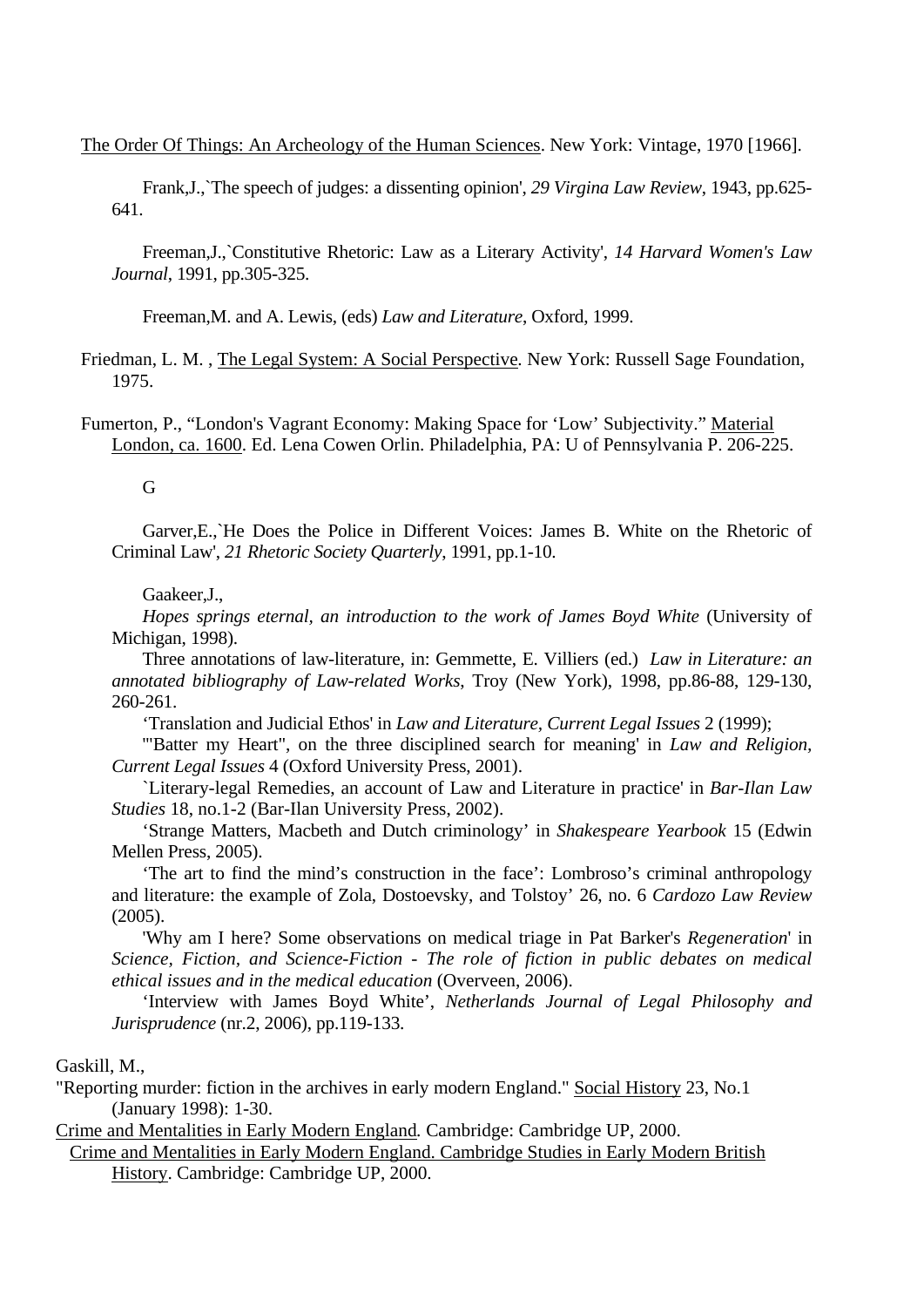Gearey, A.,

"Tell All the Truth, but tell it Slant': A Poetics of Truth and Reconciliation." Law and Literature*.*  Ed. Patrick Hanafin, Adam Gearey, and Joseph Brooker. Oxford: Blackwell, 2004. 38-59. Law and Aesthetics. Oxford and Portland, OR: Hart Publishing, 2001.

Gemmette,E. Villiers (ed.) *Law in Literature, legal themes in drama*, Troy (New York), 1995.

*Law in Literature, legal themes in short stories*, Troy (New York), 1995. *Law in Literature, legal themes in novellas*, Troy (New York), 1996. *Law in Literature, an annotated bibliography of law-related works*, Troy (New York), 1998.

Gerhart,E.C.,`Improving Our Legal Writing: Maxims from the Masters', *40 American Bar Association Journal*, 1954, pp.1057-1060.

Gerwitz, P., "Narrative and Rhetoric in Law." Law's Stories: Narrative and Rhetoric in Law*.* Ed. Peter Brooks and Paul Gerwitz. New Haven: Yale UP, 1996.

Geyer-Ryan, H., "Recht, Literatur und Dekonstruktion." Nach der Aufklärung? Beiträge zum Diskurs der Kulturwissenschaften. Ed. Wolfgang Klein, Waltraud Naumann-Beyer. Berlin: Akademie Verlag, 1995. 247–261.

- Gibbons, J., Forensic Linguistics: An Introduction to Language in the Justice System*.* Oxford: Blackwell, 2003.
- Gibson, A., Postmodernity, Ethics and the Novel: From Leavis to Levinas*.* London and New York: Routledge, 1999.

Gibson,W.,`Literary Minds and Judicial Style', *36 New York University Law Review*, 1961, pp.915-930.

Giovanopoulos, A-C.,

"The legal status of children in eighteenth-century England." In *Fashioning Childhood in the Eighteenth Century: Age and Identity*. Ed. Anja Müller. Aldershot: Ashgate, pp. 43-52, 2006. "'Assuming an Arbitrary and Illegal Power'? Die Impeachmentprozesse gegen Lord Somers (1701) und Lord Oxford (1715)." In *Institutionelle Macht: Genese – Verstetigung – Verlust*. Hg. im Auftrag des Sonderforschungsbeeichs 537 von André Brodosz, Christoph Oliver Mayer, Rene Pfeilschifter und Beatrix Weber. Köln: Böhlau,2005, pp. 383-399. (Title: "'Assuming an Arbitrary and Illegal Power'? The Impeachments of Lord Somers (1701) and Lord Oxford (1715)."

"Captain Kidd and the King: Piracy and Politics in Restoration England." In *In the Grip of the Law: Trials, Prisons and the Space Between*. Ed. Monika Fludernik and Greta Olson. Frankfurt/Main: Lang, 2004, pp.3-22.

"Alsatian Eccentricities: An Initial Appraisal." In *Sites of Discourse – Public and Private Spheres – Legal Culture: Papers from a Conference Held at the Technical University of Dresden, December 2001*. Ed. Uwe Böker, Richard Corballis and Julie A. Hibbard. Amsterdam: Rodopi, 2002, pp.179-197.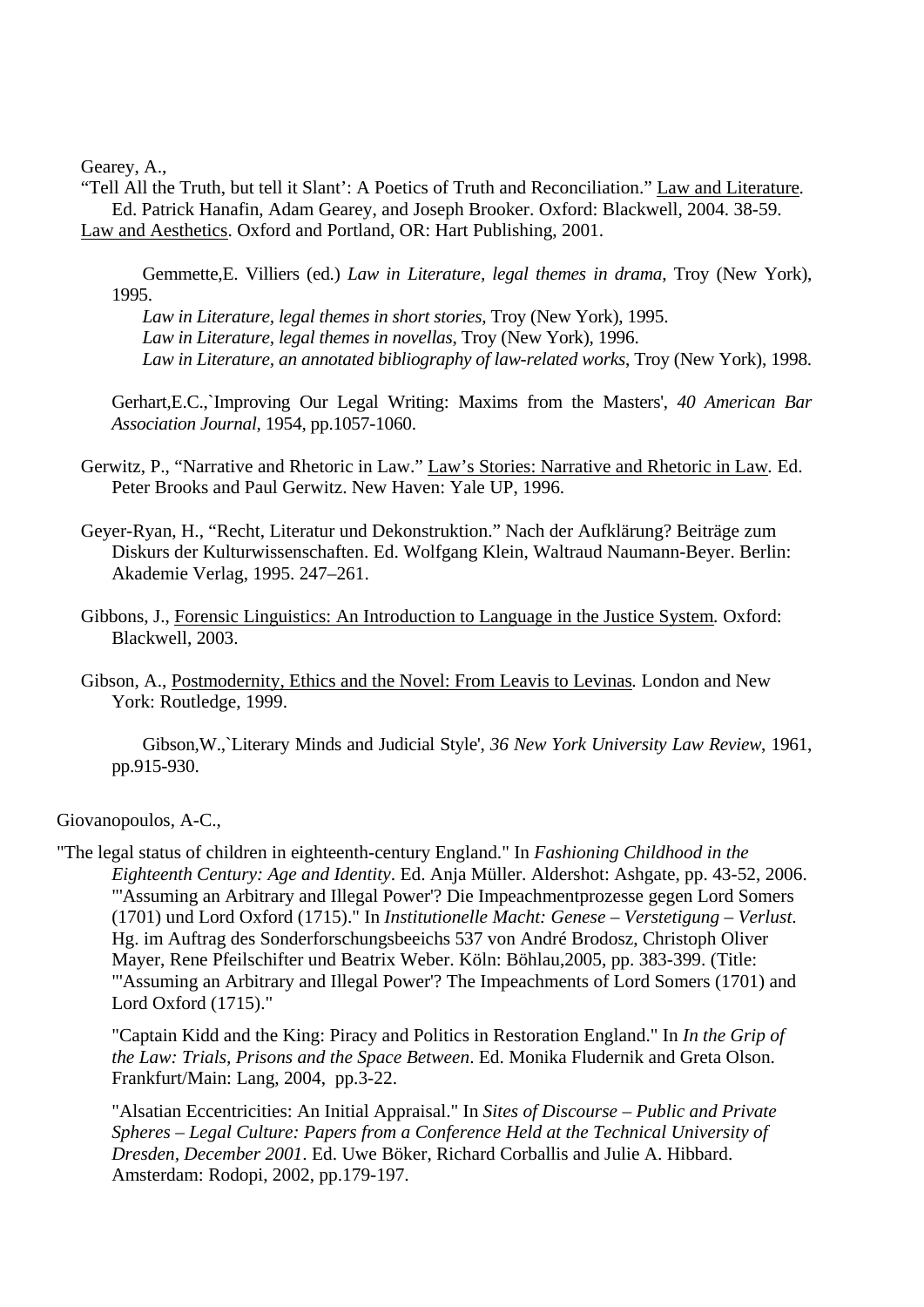"'This day is to be hanged the greatest rogue in England': Robert Walpole und Jonathan Wild." In *Dauer durch Wandel: Institutionelle Ordnungen zwischen Verstetigung und Transformation*. Hg. Stefan Müller, Gary Schaal und Claudia Tiersch. Cologne/Weimar: Böhlau, 2002, pp.191-209.

"The 'Bloody Register': Representations of Violence in Eighteenth-Century England." In *The Aesthetics and Pragmatics of Violence, Passau, March 15-17, 2001*. Ed. Michael Hensen and Annette Pankratz. Passau: Stutz, 2001, pp.67-79.

Gladfelder, H., "Criminal Trials and Narrative Realism, 1650-1750." Prose Studies 20.3 (1997): 21-48.

Goodman,N.,*Shifting the blame: literature, law, and the theory of accidents in nineteenthcentury America*, Princeton, 1998.

- Goodrich, P., "*Jani Anglorum*: Signs, Symptoms, Slips and Interpretation in Law." Politics, Postmodernity and Critical Legal Studies. London and New York: Routledge, 1994. 107-44.
- Languages of Law: From Logics of Memory to Nomadic Masks. London: Weidenfeld and Nicolson, 1990.
- Law and the Unconscious: A Legendre Reader. Basingstoke: Palgrave Macmillan, 1997.
- Law in the Courts of Love: Literature and Other Minor Jurisprudences: Politics of Language. London: Routledge, 1996.
- Legal Discourse: Studies in Linguistics, Rhetoric and Legal Analysis*.* Basingstoke: Palgrave Macmillan, 1987.
- Oedipus Lex: Psychoanalysis, History, Law. University of California Press: Berkeley, Los Angeles, London, 1995.

Gordon,D.,`Jug, Jug to Dirty Ears: Maryland v. Craig through a literary lens', *66 New York University Law Review*, 1991, pp.1404-1455.

Greenblatt, S., "Invisible Bullets: Renaissance Authority and its Subversion, *Henry IV and Henry V.*" 1985. New Historicism and Renaissance Drama*.* London: Longman, 1992. 83-108.

Grey, Th. C.,

The Wallace Stevens Case: Law and the Practice of Poetry. Cambridge, MA: Harvard UP, 1991.

`The Constitution as Scripture', *37 Stanford Law Review*, 1984, pp.1-25.

- Griffiths, P., "Introduction." Penal Practice and Culture, 1500-1900: Punishing the English*.* Ed. Simon Devereaux and Paul Griffiths. Basingstoke: Palgrave Macmillan, 2004. 1-35.
- Grimm, J., [1816] *Von der Poesie im Recht*. Darmstadt: Hermann Genter, 1957.
	- Grossman, J., The Art of Alibi: English Law Courts and the Novel*.* Baltimore, MD and London: Johns Hopkins UP, 2002.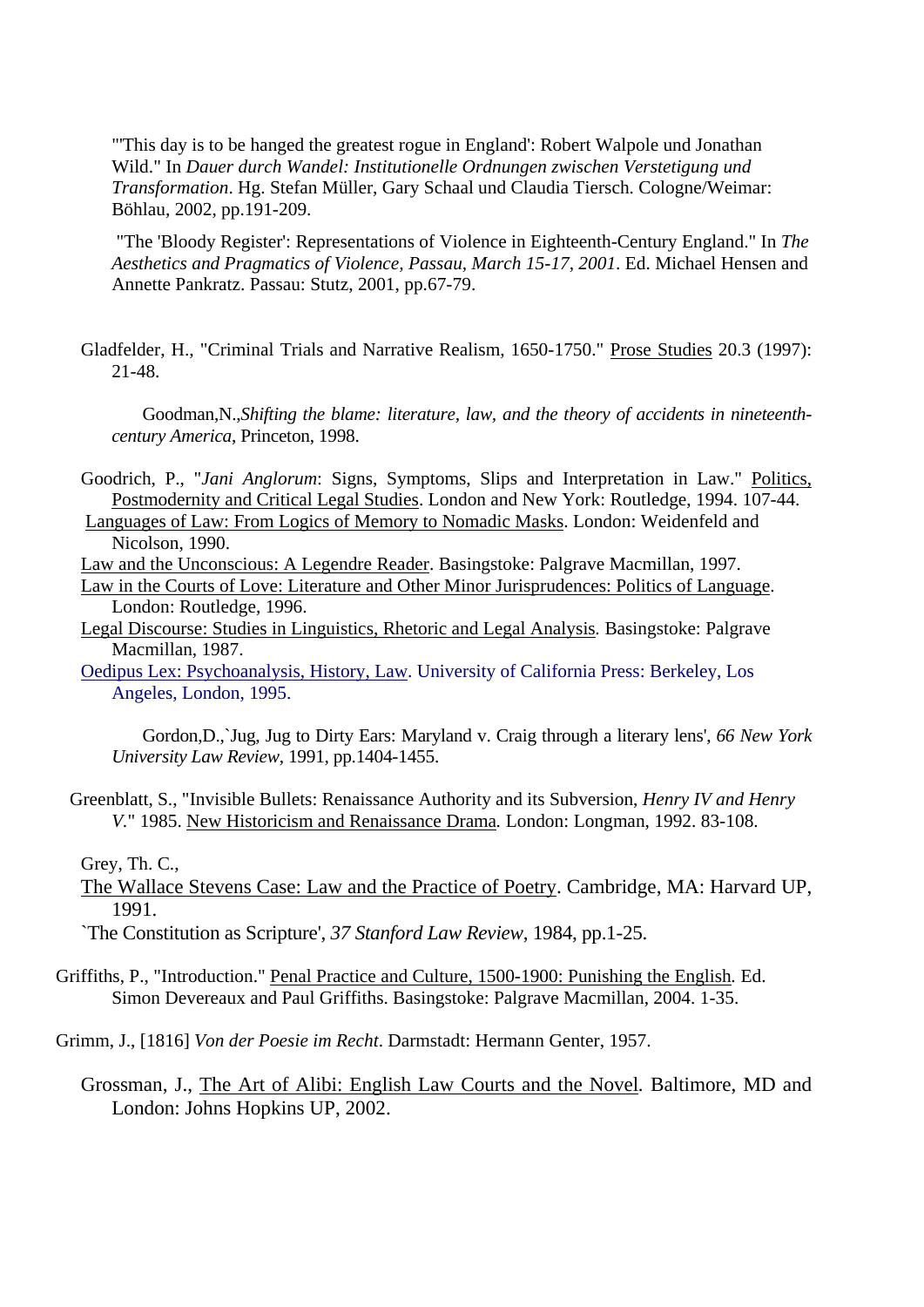H

Hand,Learned J.,`Sources of Tolerance', *79 University of Pennsylvania Law Review*, 1930, pp.1-14.

Harrison,M., `A Time of `Passionate Learning': Using Feminism, Law, and Literature to Create a Learning Community', *60 Tennessee Law Review*, 1993, pp.393-427.

Heald,P.J. (ed.), *Literature and Legal Problem Solving*, Durham, 1998.

Hellyer,D., `Law Books and Literature', *33 Law Library Journal*, 1940, pp.67-69.

Halio,J.,`Portia: Shakespeare's Matlock', *5 Cardozo Studies in Law and Literature*, 1993, pp.57-64.

Hallinan, J. T., Going up the River: Travels in a Prison Nation. New York: Random House, 2001.

Heald,P.J. (ed.), *Literature and Legal Problem Solving*, Durham, 1998.

Hebell,C., *Rechtstheoretische und geistesgeschichtliche Voraussetzungen für das Werk Franz Kafkas*, Frankfurt am Main, 1993.

Heilbrun,C. and Resnik,J., `Convergences: Law, Literature, and Feminism', *99 Yale Law Journal*, 1990, pp.1913-1956.

Heinzelmann,S. Sage, `Another Version of `Sweetness and Light': White on Cultural and Legal Criticism', *17 Law and Social Inquiry*, 1992, pp.259-289.

Hellyer,D., `Law Books and Literature', *33 Law Library Journal*, 1940, pp.67-69.

- Herrup, C. B., "Law and Morality in Seventeenth-Century England." Past & Present 106 (February 1985): 102-23.
- Hirschfeld,J.`, Portia's Judgment and German Jurisprudence', *The Law Quarterly Review*, 1914, pp.167- 174 en 178

Hirschmann,L.R.,`Brontë, Bloom, and Bork: an essay on the moral education of judges', *137 University of Pennsylvania Law Review*, 1988, pp.177-231.

Hoy,D.Couzens, `Interpreting the Law: Hermeneutical and Poststructuralist Perspectives', *58 Southern California Law Review*, 1985, pp.136-176, also in: S. Levinson and S. Mailloux (eds) *Interpreting Law and Literature, a hermeneutic reader*, Evanston (Ill.), 1988, pp.319-338.

`Legal Hermeneutics: recent debates', in: K. Wright (ed.) *Festivals of Interpretation*, New York, 1990.

Hutchinson,A.C., `From Cultural Construction to Historical Deconstruction', *94 Yale Law Journal*, 1984, p.209-238.

Hyde, A., Bodies of Law*.* Princeton, NJ: Princeton UP, 1997.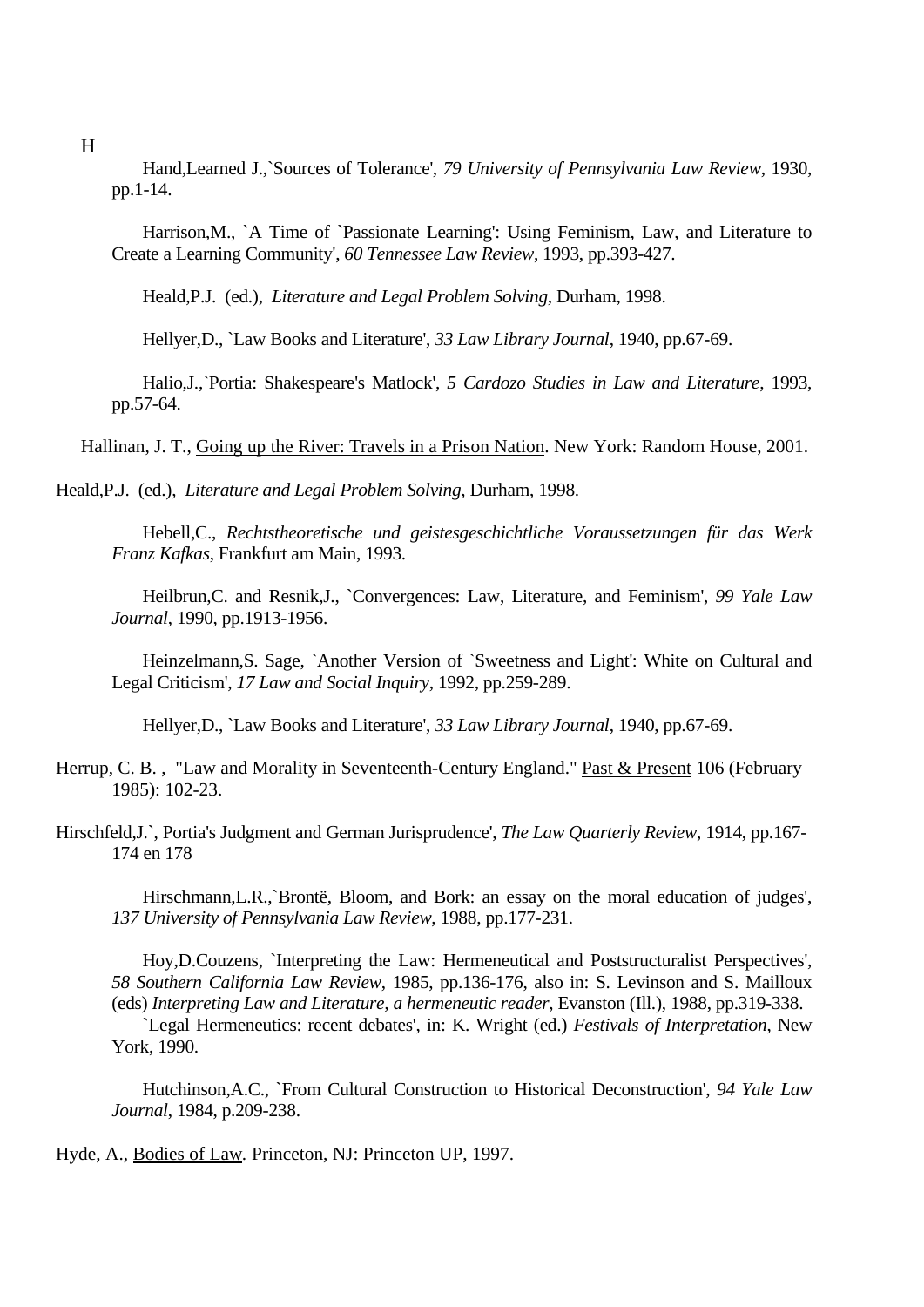Ingram, M., "Shame and Pain: Themes and Variations in Tudor Punishments." Penal Practice and Culture, 1500-1900: Punishing the English*.* Ed. Simon Devereaux and Paul Griffiths. Basingstoke: Palgrave Macmillan, 2004. 36-61.

J

Jackson,B., *Semiotics and Legal Theory*, Londen, 1985. *Law, Fact, and Narrative Coherence*, Liverpool, 1988. Joseph,L., `Theories of Poetry, Theories of Law', *46 Vanderbilt Law Review*, 1993, pp.1227-1254.

Julius, A., "Introduction." Law and Literature. Current Legal Issues Vol. 2. Ed. Michael Freeman and Andrew Lewis. Oxford: Oxford UP, 1999. xi – xxv.

## K

Kalsem, K.B., 'Looking for Law in All the "Wrong" Places: Outlaw Texts and Early Women's Advocacy', 13 2, *Southern California Review of Law and Women's Studies*, 2004, pp273-325.

Kastan, D. S., "Proud Majesty Made a Subject: Shakespeare and the Spectacle of Rule." Shakespeare Quarterly 37 (1986): 459-75.

Kaufman,M.J.,`The Value of Friendship in Law and Literature', *60 Fordham Law Review*, 1992, pp.645-713.

Kayman, M. A.,

- "Law-and-Literature: Questions of Jurisdiction." REAL Yearbook of Research in English and American Literature 18: Law and Literature. Ed. Brook Thomas. Tübingen: Gunter Narr Verlag, 2002. 1-20.
- "Lawful Writing: Common Law, Statute and the Properties of Literature." New Literary History 27.4 (1996): 761-83.

Keeton,G.W., *Shakespeare and his Legal Problems*, London, 1930. *Shakespeare's legal and political background*, London, 1967.

# Kennedy,D.,

"Legal Education as Training for Hierachy." Legal Education and the Reproduction of Hierarchy: A Polemic Against the System*.* NY: New York UP, 2004.

'The Structure of Blackstone's Commentaries." Buffalo Law Review 28 (1979): 205-382.

Kevelson,R., *Peirce and the Law: pragmatism, legal realism, and semiotics*, New York, 1988.

Kinney, A. F.,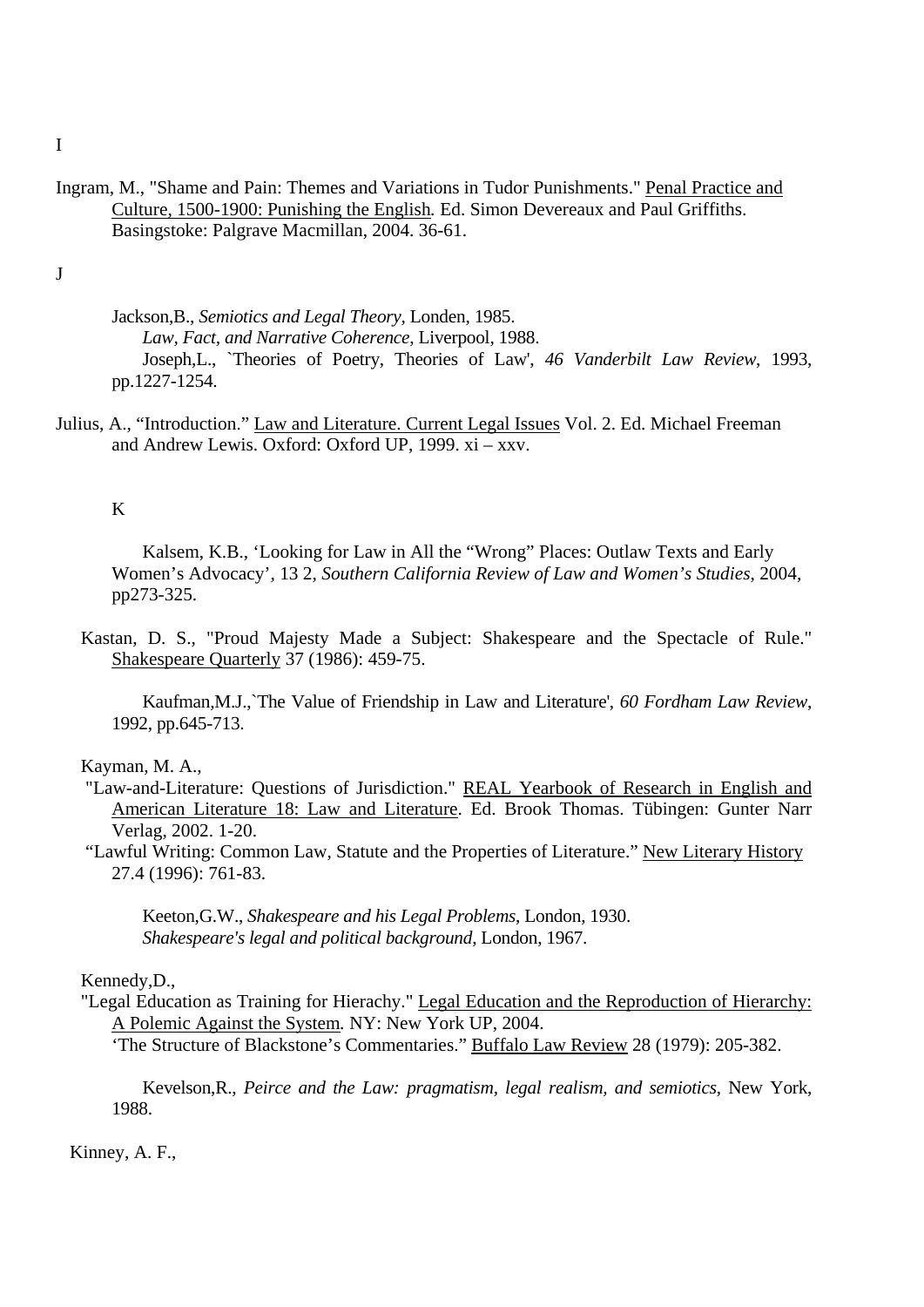"Afterword: (Re)presenting the Early Modern Rogue." Rogues and Early Modern English Culture*.*  Ed. Craig Dionne and Steve Mentz. Ann Arbor, MI: U Michigan P, 2004. 361-381.

ed. Rogues, Vagabonds & Sturdy Beggars: A New Gallery of Tudor and Early Stuart Rogue Literature*.* Amherst, MA: U Massachusetts P, 1990 [1972].

Kissam, Ph.C., 'Disturbing Images: literature in a jurisprudence course'*, 22 Legal Studies Forum*, 1998, nr 1/2/3, pp.329-351.

Knight,W.N., *Shakespeare and the Law, 1585-1595*, New York, 1973.

Klinck,D.,`This Other Eden': Lord Denning's Pastoral Vision', *14 Oxford Journal of Legal Studies*, 1994, pp.25-55.

Knoten, T.P. ,'Disquisition on Lawyers and Language Arts', 59 6, *Journal of the Missouri Bar*, 2003, pp334.

Koelb,C.,`The Bonds of Flesh and Blood: having it both ways in *The Merchant of Venice*', *5 Cardozo Studies in Law and Literature*, 1993, pp.107-113.

#### Koffler,J.S.,

`Capital in Hell: Dante's Lesson on Usury', *32 Rutgers Law Review*, 1979, pp.608-660. `Forged Alliance', *89 Columbia Law Review*, 1989, pp.1374-1393.

`The Feminine Presence in *Billy Budd*', *1 Cardozo Studies in Law and Literature*, 1989, pp.1-14.

Kohler,J., *Shakespeare vor dem Forum der Jurisprudenz*, Berlijn, 1919, oorspr. 1883.

Kornstein, D. J., Kill All the Lawyers? Shakespeare's Legal Appeal. Princeton, MA: Princeton UP, 1994.

Kress,K.,`Legal Indeterminacy and Legitimacy', *77 California Law Review*, 1989, pp.283- 337.

Krygier,M.`,Law as Tradition', *5 Law and Philosophy*, 1986, pp.237-262.

# Künzel, C., Vergewaltigungslektüren. Zur Codierung sexueller Gewalt in Literatur und Recht. Frankfurt a. M.: Campus, 2002.

## $\overline{L}$

Landowski,E.,`A Note on Meaning, Interaction and Narrativity', *IV International Journal for the Semiotics of Law*, 1991, pp.151-161.

Lane, J., The Poetics of Legal Interpretation', in: S. Levinson and S. Mailloux (eds) *Interpreting Law and Literature, a hermeneutic reader*, Evanston (Ill.), 1988, pp.269-284.

Langbein, J., The Origins of Adversary Criminal Trial*.* Oxford: Oxford UP, 2002.

Laeverenz,J., *Märchen und Recht*, Frankfurt am Main, 2001.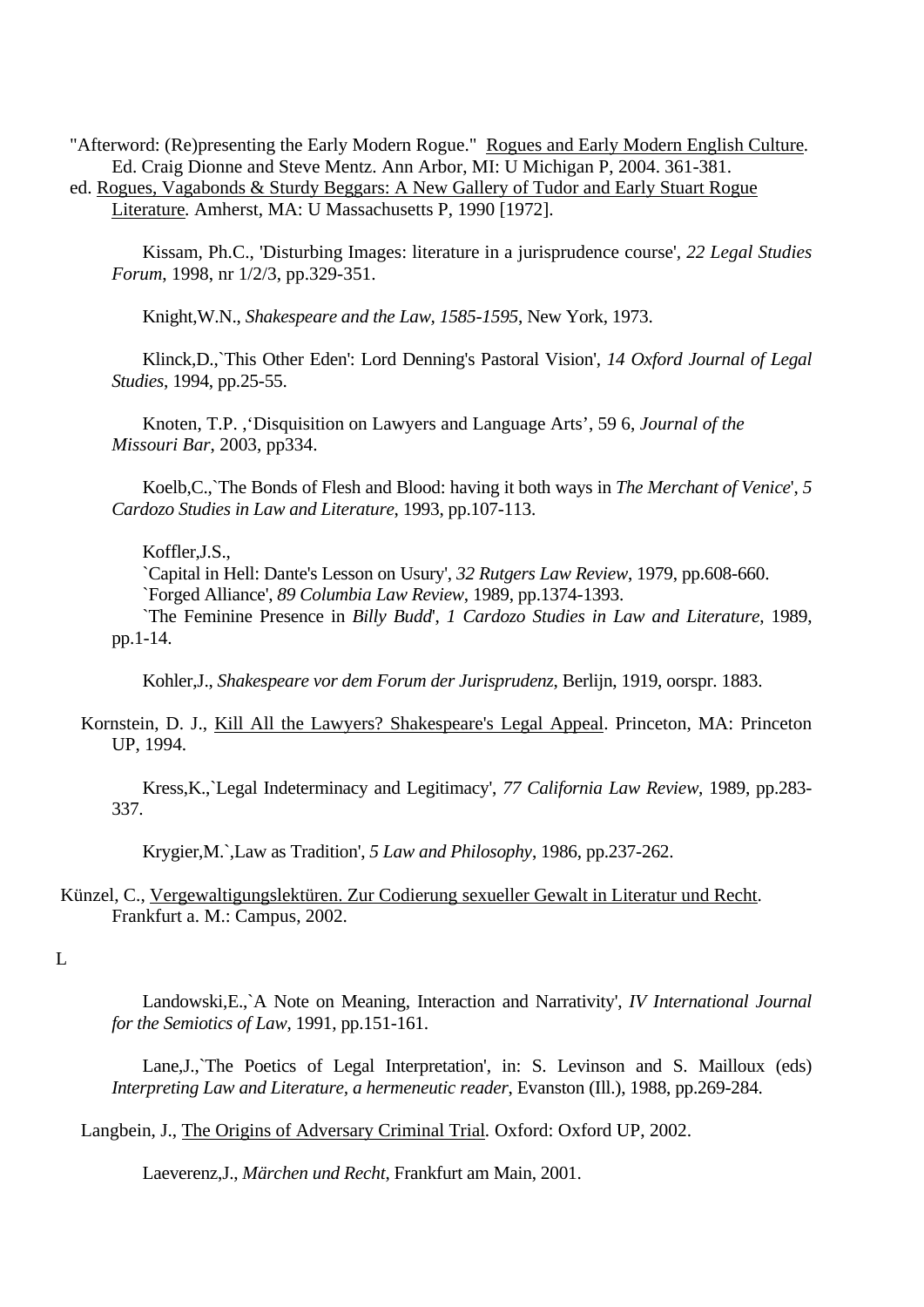LaRue,L.H.,

`What is the Text in Constitutional Law: Does It Include Thoreau?', *20 Georgia Law Review*, 1986, pp.1137-1157.

`The Rhetoric of Powell's *Bakke*', *38 Washington and Lee Law Review*, 1981, pp.43-61.

Leflar,R.A., `Some Observations concerning Judicial Opinions', *61 Columbia Law Review*, 1961, pp.810-820.

Lessig,L., `Understanding Changed Reading: fidelity and theory', *47 Stanford Law Review*, 395, 1995.

Levinas, E., Totality and Infinity: An Essay on Exteriority*.* Pittsburgh, PA: Duquesne UP, 1969.

Levinson, S. and S. Mailloux. Interpreting Law and Literature : A Hermeneutic Reader. Evanston, IL: Northwestern University Press, 1988.

Levinson, S., "Law as Literature." Interpreting Law and Literature: A Hermeneutic Reader. Eds. Sanford Levinson and Steven Mailloux. Evanston, IL: Northwestern UP, 1988. 155-73.

London,E. (ed.) *The World of Law*, vol.1 The Law in Literature, vol.2 The Law as Literature, New York, 1960.

Leyh,G., `Dworkin's Hermeneutics', *39 Mercer Law Review*, 1988, pp.851-866.

Leyh,G. (ed.) *Legal Hermeneutics, History, Theory, and Practice*, Berkeley, 1992.

Laird,V.,`Dueling Narratives in *An American Tragedy* and the criminal law', *59 Tennessee Law Review*, 1991, pp.131-157.

Ledbetter,J.,`The Trial of Billy Budd, Foretopman', *58 American Bar Association Journal*, 1972, pp.614-619.

Lee,S.,`Law and Literature: Goodbye Austin, Hello Austen?', *10 Oxford Journal of Legal Studies*, 1990, pp.252-259.

Loesch,F.J., `Is Acquaintance with Legal Novels Essential to a Lawyer?', *21 Illinois Law Review*, 1925, pp.109-125.

Luban,D.,

``Some Greek Trials: Order and Justice in Homer, Hesiod, Aeschylus, and Plato', *54 Tennessee Law Review*, 1987, pp.279-325.

'The Coiled Serpent of Argument: Reason, Authority, and Law in a Talmudic Tale', 79 3, *Chicago Kent Law Review*, 2004, pp1253-88.

Lucy, W., Understanding and Explaining Adjudication*.* Oxford: Oxford UP 1999.

Lüderssen, K., Produktive Spiegelungen. Recht in Literatur, Theater und Film*.* 2nd ed. Baden-Baden: Nomos, 2002.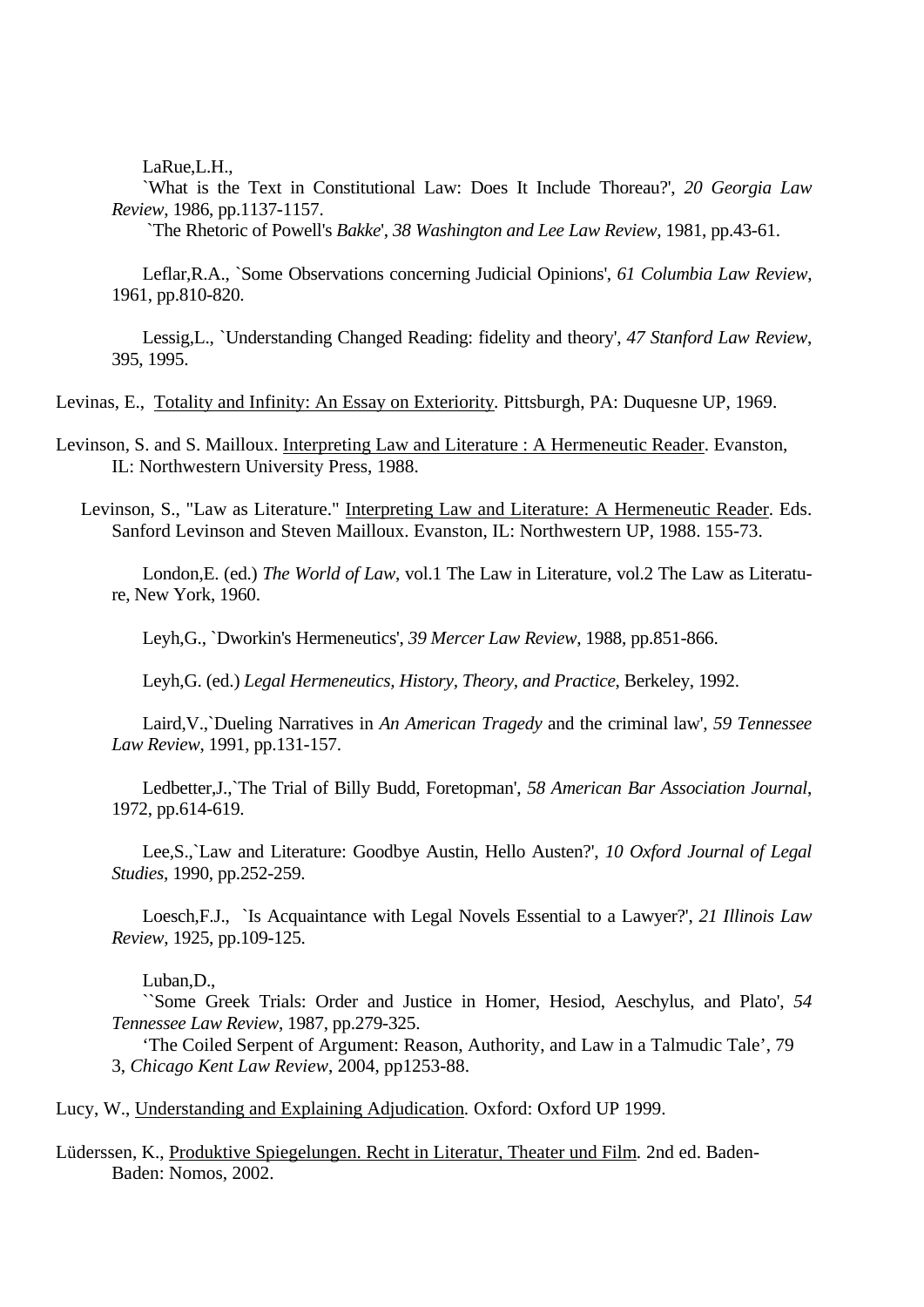Luyster,D., 'Lawyering Skills in Law and Literature', *Michigan Bar Journal*, January 2002, pp.56-57.

Machura, S. and S.Ulbrich. "Law in Film: Globalizing the Hollywood Courtroom Drama" Journal of Law and Society 28, No. 1 (2001): 117- 132.

Malkan,J.,

``Against Theory', Pragmatism, and Deconstruction', *20 Telos*, 1987, pp.129-154. `Law on a Darkling Plain', *101 Harvard Law Review*, 1988, pp.702-723.

Maynard,D.W.,`Narratives and Narrative Structures in Plea Bargaining', *22 Law and Society Review*, 1988, pp.449-481.

Merton,Th., *Bloody Constraint, war and chivalry in Shakespeare*, Oxford, 1998.

Miller,G.P.,`A Rhetoric of Law', *52 University of Chicago Law Review*, 1985, pp.247-270.

Mellinkoff,D., *The Language of the Law*, Boston, 1963.

Minda,G.. *Postmodern Legal Movements*, New York, 1995.

- Minow, M., M. Ryan, and A. Sarat eds., Narrative, Violence, and the Law: The essays of Robert Cover. Ann Arbor: University of Michigan Press, 1992.
- Mölk, U. "Vorwort." Literatur und Recht: Literarische Rechtsfälle von der Antike bis in die Gegenwart*.* Göttingen: Akademie der Wissenschaften, 1996. 7-12.

Mückenberger,H., *Theodor Storm – Dichter und Richter*, Baden-Baden, 2001.

Moore,M.S.,`The Interpretive Turn in Modern Theory: A Turn for the Worse?', *41 Stanford Law Review*, 1989, pp.871-957.

Morawetz,Th.,`Ethics and Style: the Lessons of Literature for Law', *45 Stanford Law Review*, 1993, pp.497-521.

Müller-Dietz, H., Recht und Kriminalität im literarischen Widerschein*.* Baden-Baden: Nomos, 1999.

## Murav,H.,

*Russia's Legal Fictions*, Ann Arbor, 1998. 'The Jew as Translator in Soviet Russia', 26 6, *Cardozo Law Review*, 2005, pp2401-14.

Murphy, T., "As If: *Camera Juridical*." Politics, Postmodernity and Critical Legal Studies. Eds. Douzinas et al. London and New York: Routledge, 1994. 69-106.

Myrsiades,K. and Myrsiades,L. (eds) *Un-disciplining Literature, literature, law and culture*, New York, 1999.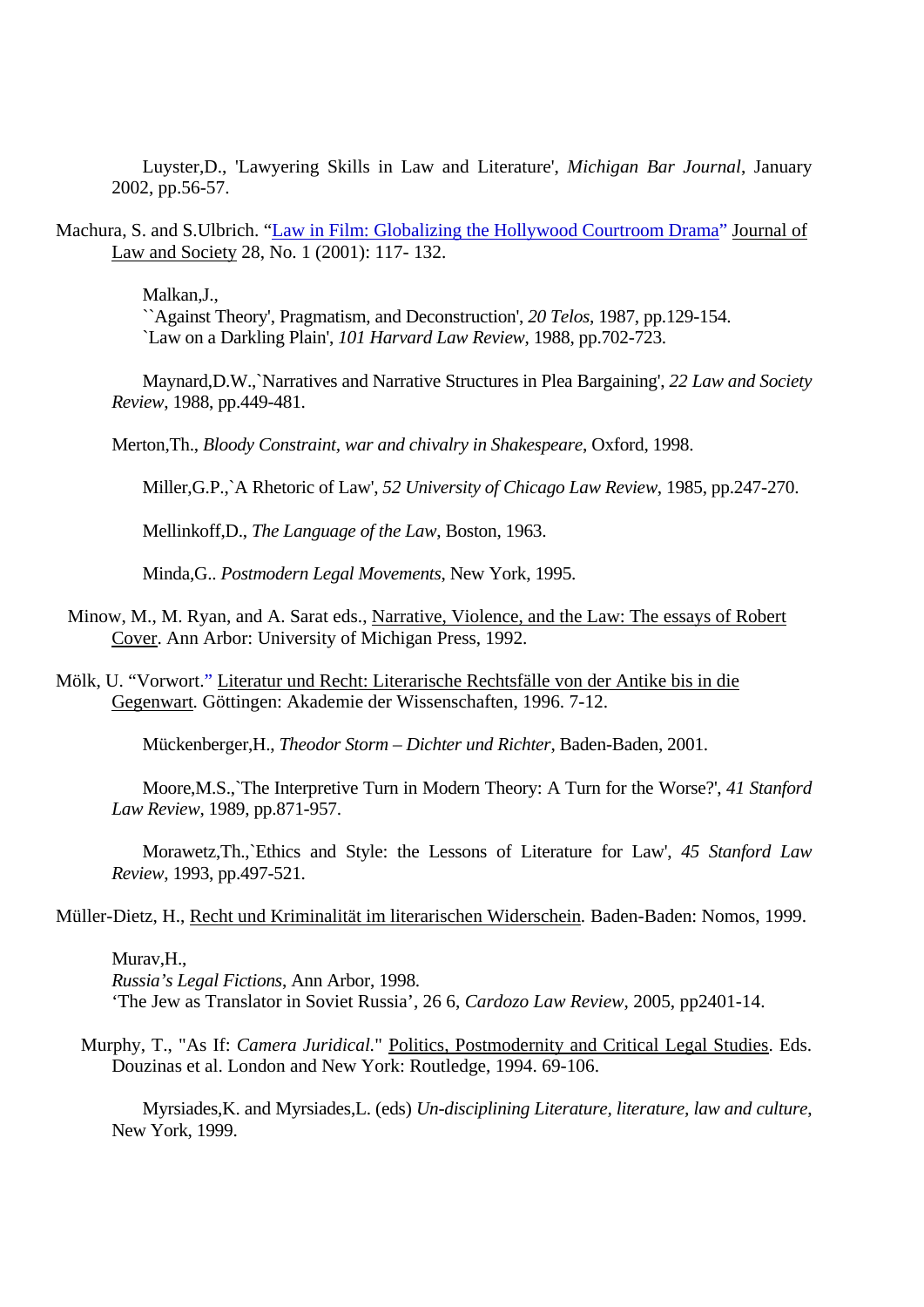Niehaus, M., "Recht der Sprache. Über die Stellung des Versprechens bei Jakob Gries und Leonard Nelson mir Rückgriff auf Kant. " Die Ordnung des Versprechens. Ed. Michael Niehaus. München: Wilhelm Fink Verlag, 2005. 219 – 236.

Niemeyer,Th.,`Der Rechtsspruch gegen Shylock im Kaufmann von Venedig', in vertaling in *14 Michigan Law Review*, 1915, pp.20-36, oorspr. 1912.

Norton,V.R.,`Lawyers and Literature', *18 American Bar Association Journal*, 1932, pp.301- 306.

Nussbaum, M. C.,

Poetic Justice: The Literary Imagination and Public Life*.* Boston, MA: Beacon Press, 1995. "Scepticism About Practical Reason in Literature and the Law." Harvard Law Review 107 (1994): 714-44.

Hiding from Humanity: Disgust, Shame, and the Law. Princeton: Princeton UP, 2004.

O'Barr,W.M. and Conley,J.M., `Litigant Satisfaction versus Legal Adequacy in Small Claims Court Narratives', *19 Law and Society Review*, 1985, pp.661-701.

O'Connor,C.,`The Outsider in Law Literature and Ethology', *7 Australian Journal of Law and Society*, 1991, pp.83-97.

O'Connor,P.H. and S.P. Menefee, `Law and Literature "Brought to Book": a provisional bibliography of bibliographical sources', *86 Law Library Journal*, 781 (1994).

Oldrieve,R.M.,`Portia's ruling and kosher dietary laws', *5 Cardozo Studies in Law and Literature*, 1993, pp.335-337.

Olson, G. and M. Fludernik, eds. *In the Grip of the Law: Trials, Prisons and the Space Between.* Frankfurt: Peter Lang, 2004.

Olson, G. and M. Fludernik, "Introduction." *In the Grip of Law: Trials, Prisons and the Space Between.* Ed. Monika Fludernik und Greta Olson. Frankfurt: Peter Lang, 2004. xiii-xlv.

#### Olson,G.,

"Richard III's Animalistic Criminal Body." *Philological Quarterly.* 82:3 (2005): 301-324. "Law as Thought Pattern and Ordering Principle in Shakespeare's Trial Scenes." *In the Grip of Law: Trials, Prisons and the Space Between.* Ed. Monika Fludernik and Greta Olson. Frankfurt: Peter Lang, 2004. 43-63.

"'Cathedralesque' Courthouses and 'Forensic' Narratives: The Intermingling of Institutional Forms of Power with Narrative Paradigms in the Early Nineteenth-Century Novel". (Review of: Jonathan H. Grossman: The Art of Alibi. English Law Courts and the Novel. Baltimore, MD / London: The Johns Hopkins University Press 2002.) In: IASLonline [02.11.2004]

URL: http://iasl.uni-muenchen.de/rezensio/liste/Olson080186755X\_860.html

"Keyholes in Eighteenth-Century Novels as Liminal Spaces between the Public and Private Spheres." *Sites of Discourse – Public and Private Spheres – Legal Culture: Papers from a Conference Held at the Technical University of Dresden*. Ed. Uwe Böker und Julie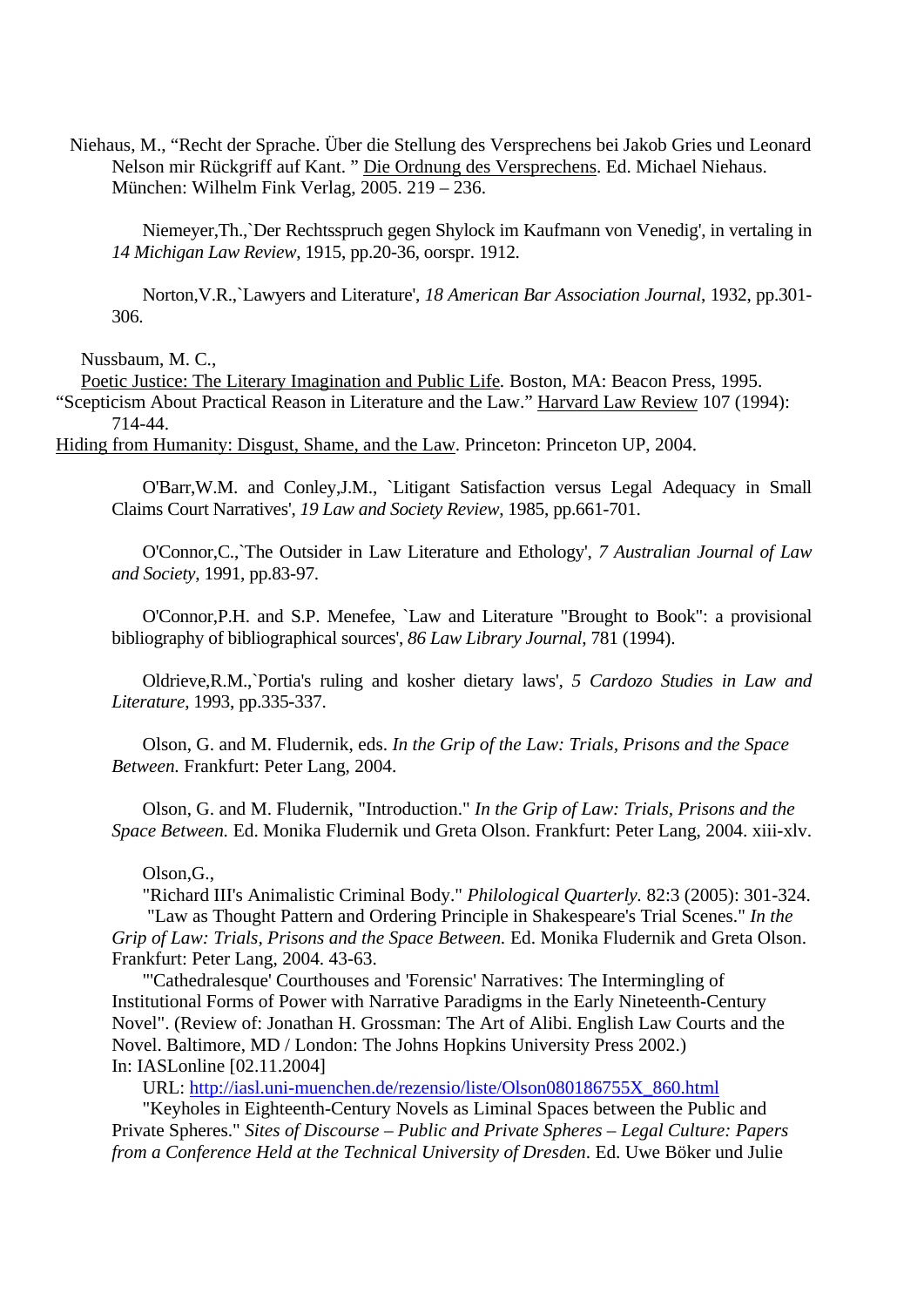Hibbard. Internationale Forschungen zur Allgemeinen und Vergleichenden Literaturwissenschaft 64. Amsterdam: Rodopi, 2002. 151-167.

Osborn,J.J. jr., UFOs in the Law School Curriculum: the popularity and value of Law and Literature courses', *XIV ALSA Forum*, 1990, pp.53-61.

#### $Ost.F.$

L'Herméneutique juridique entre hermétisme et dogmatisme. Le jeu de l'interprétation en droit', *VI International Journal for the Semiotics of Law*, 1993, pp.227-247.

*Raconter la loi. Aux sources de l'imaginaire juridique*, Paris, Odile Jacob, 2004 *Sade et la loi*, Paris, Odile Jacob, 2005 *Antigone voilee*, Bruxelles, Bruylant, 2004 *Lettres et lois. Le droit au miroir de la litterature*, Bruxelles, Publications des Facultes universitaires Saint-Louis, 2001

Page,W.H.,`The Place of Law and Literature', *39 Vanderbilt Law Review*, 1986, pp.391-417.

Palmer,B.W.,`The Lawyer and the Poet: Grist for the Mill of Legal Art', *35 American Bar Association Journal*, 1949, pp.375-378.

### Papke,D.R.,

`Neo-Marxists, Nietzscheans, and New Critics: The Voices of the Contemporary Law and Literature Discourse', *American Bar Foundation Research Journal*, 1985, pp.883-897.

`Narrative and the Legal Discourse, A Reader', in: *Storytelling and the Law*, Liverpool, 1991.

`Law and Literature: A Comment and Bibliography of Secondary Works', *73 Law Library Journal*, 1980, pp.421-437.

Patterson,D., `The Poverty of Interpretive Universalism: Toward the Reconstruction of Legal Theory', *72 Texas Law Review*, 1993, pp.1-56.

Prince,E.M.,`Lawyers in Literature', *6 Hastings Law Journal*, 1955, pp.171-179.

Pencak,W., *The conflict of law and justice in the Islandic sagas*, Amsterdam and Atlanta, 1995.

Petch,S., `Borderline Judgments: Law or Literature?', *7 Australian Journal of Law and Society*, 3, 1991.

Phelps,T.G., `Narratives of Disobedience: Breaking/Changing the Law', *40 Journal of Legal Education*, 1990, pp.133-143.

Piety, T.R., 'Something Fishy: Or Why I Make My Students Read Fast-Fish and Loose-Fish', 29, *Vermont Law Review*, 2004, pp33-50.

Pollock,F.,`A Note on Shylock v. Antonio', *The Law Quarterly Review*, 1914, pp.175-177.

Paychère,F., `Contribution à une analyse narrative de la théorie institutionelle', *IV International Journal for the Semiotics of Law*, 1991, pp.267-278.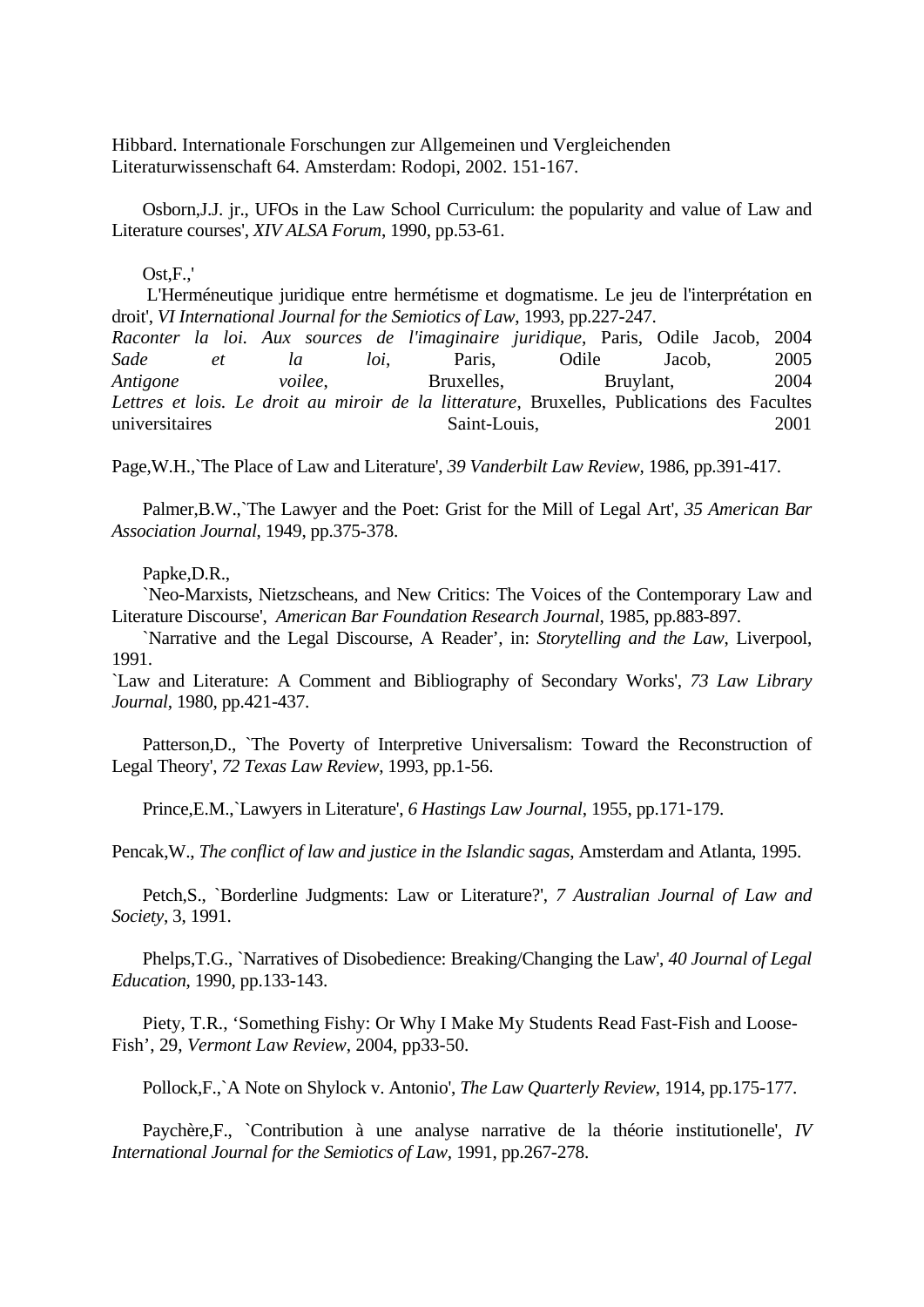Peters, J. Stone, "Law, Literature, and the Vanishing Real: On the Future of an Interdisciplinary Illusion." PMLA 120.2 (March 2005): 442 -453.

Phillips,O. Hood,*Shakespeare and the Lawyers*, London, 1972.

- Polloczek, D. P., Literature and Legal Discourse: Equity and Ethics from Sterne to Conrad. Cambridge: Cambridge UP, 1999.
- Porras, I., "On Terrorism: Reflections on Violence and the Outlaw.". Ed. Dan Danielsen. New York: Routledge, 1995.
- Posner, R.A., Law and Literature: A Misunderstood Relation. Revised and Enlarged Ed. Cambridge, MA: Harvard Univ. Press, 1998 [1988].
- Pratt, J., "The Return of the Wheelbarrow Men; or, the Arrival of Postmodern Penalty." British Journal of Criminology 40 (2000): 127-45.

#### Probert,W.,

`Why not teach `semantics' in law school?', *10 Journal of Legal Education*, 1957, pp.208- 214.

`Law and Persuasion: The Language Behavior of Lawyers', *108 University of Pennsylvania Law Review*, 1959, pp.35-58.

`Law Through the Looking Glass of Language and Communicative Behavior', *20 Journal of Legal Education*, 1968, pp.253-277.

### R

Resnik,J., `Constructing the Canon', *2 Yale Journal of Law and the Humanities*, 1990, pp.221-230.

Robson,C.B.,`Francis Lieber's Theories of Society, Government, and Liberty', *4 Journal of Politics*, 1942, pp.227-249.

Rockwood,B. (ed.), *Law and Literature Perspectives*, New York, 1996.

Rosaldo,R.,`Memorandum', *58 South California Law Review*, 1985, pp.715-717.

Rose,C.M., `Property as Storytelling: Perspectives from Game Theory, Narrative Theory, Feminist Theory', *2 Yale Journal of Law and the Humanities*, 1990, pp.37-57.

Rogin,M.,`The Somers Mutiny and Billy Budd: Melville in the Penal Colony', *1 Criminal Justice History*, 1980, pp.187-224.

# Raffield, P., Images and Cultures of Law in Early Modern England. Cambridge: Cambridge UP, 2004.

Ranney, F., "Posner on Legal Texts: Law, Literature (Economics), and 'Welcome Harassment.'" Un-Disciplining Literature. Studies in the Postmodern Theory of Education. Ed. Kostas and Linda Myrsiades. New York and Berne: Lang, 1999. 94-116.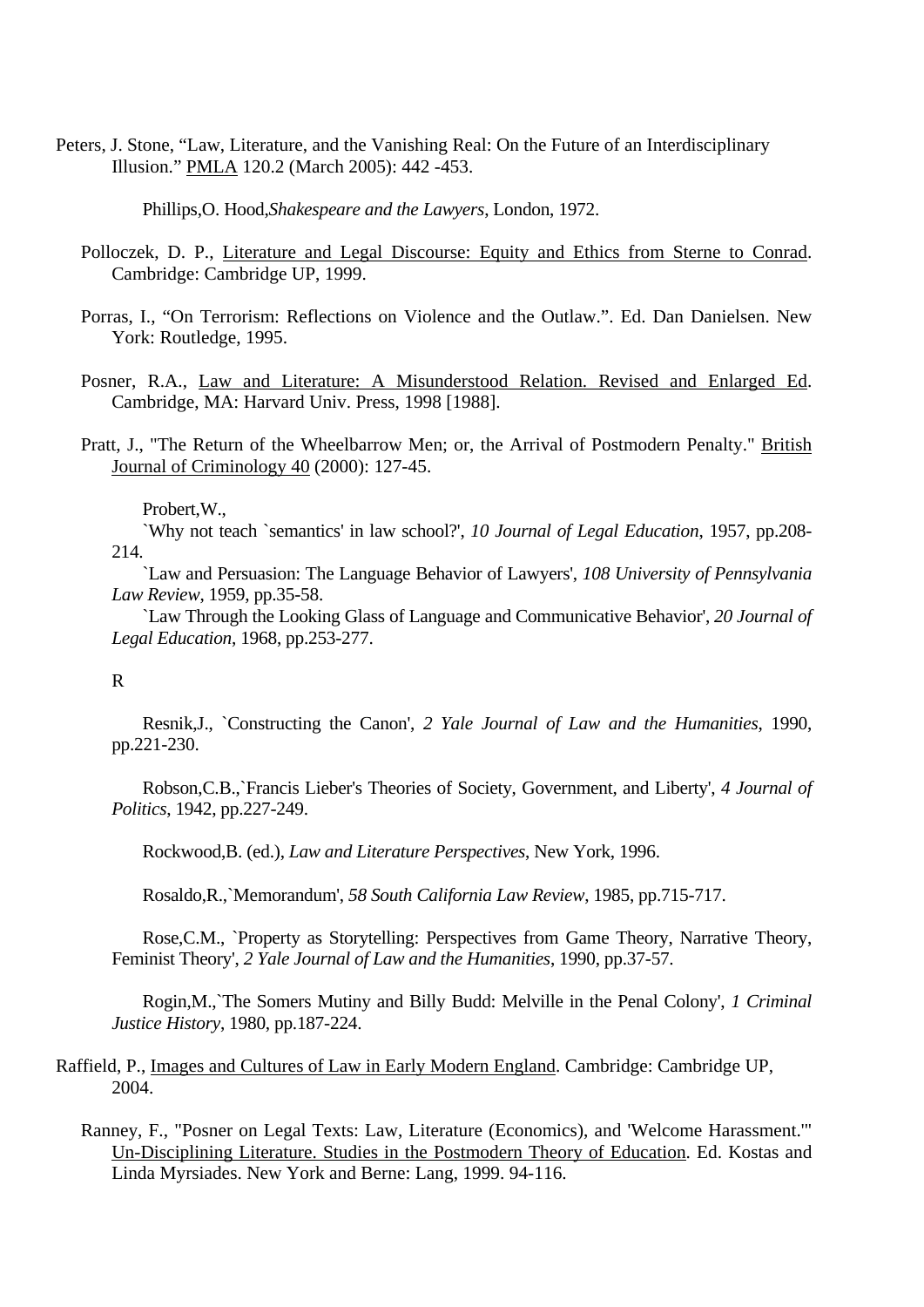Rawlings, Ph., Policing: A Short History. Cullompton, Devon: Willan Publishing, 2002.

Reich,Ch.,

`Toward the Humanistic Study of Law', *74 Yale Law Journal*, 1965, pp.1402-1808. `The Tragedy of Justice in *Billy Budd*', *56 Yale Review*, 1967, pp.368-389.

Reynolds, B., Becoming Criminal: Transversal Performance and Cultural Dissidence in Early Modern England*.* Baltimore, MD: The Johns Hopkins UP, 2002.

Rockwood, B.L., "Introduction: On Doing Law and Literature." *Law* and Literature Perspectives. Critic of Institutions. Ed. Bruce L. Rockwood. New York: Lang, 1998 [1996]. 1-37.

Roermund,G.C.G.J., `

Narrative Coherence and the Guises of Legalism', in: P. Nerhot (ed.) *Law, Interpretation and reality: essays in epistemology, hermeneutics and jurisprudence*, Dordrecht, 1990, pp.310- 345.

`The Instituting of Brute Facts', *IV International Journal for the Semiotics of Law*, 1991, pp.279-308.

`Law is Narrative, not Literature', *23 The Netherlands Journal for Legal Philosophy and Jurisprudence*, 221 (1994).

- Rose, M., Authors and Owners: The Invention of Copyright. Cambridge, Mass: Harvard Univ. Press, 1993.
- Rouse,B.,`Literature and the Law: an interdisciplinary liberal arts course', *IX University of Hartford Studies in Literature*, 1977, pp.83-99.

S

Samaha,J.,`Law and the Liberal Arts in the University of Minnesota', *28 Journal of Legal Education*, 1976, pp.80-92.

Saussy, H. , "Comparative Literature?" PMLA 118.2 (March 2003): 336 – 341. Scales-Trent,J.,`Using Literature in the Law School: The Importance of Reading and Telling Stories', *7 Berkeley Women's Law Journal*, 1992, pp.90-124

Scarry, E., The Body in Pain: The Making and Unmaking of the World. Oxford: Oxford UP, 1985.

Schelly,J.M.,`Interpretation in Law: the Dworkin-Fish Debate (Or, Soccer amongst the Gahuku-Gama)', *73 California Law Review*, 1985, pp.158-180.

Saxe,D., `Shylock, Portia and a Case of Literary Oppression', *5 Cardozo Studies in Law and Literature*, 1993, pp.115-123.

Seaton,J.,`The Two Branches of the Law and Literature Movement', *XV ALSA Forum*, 1991, pp.65-73.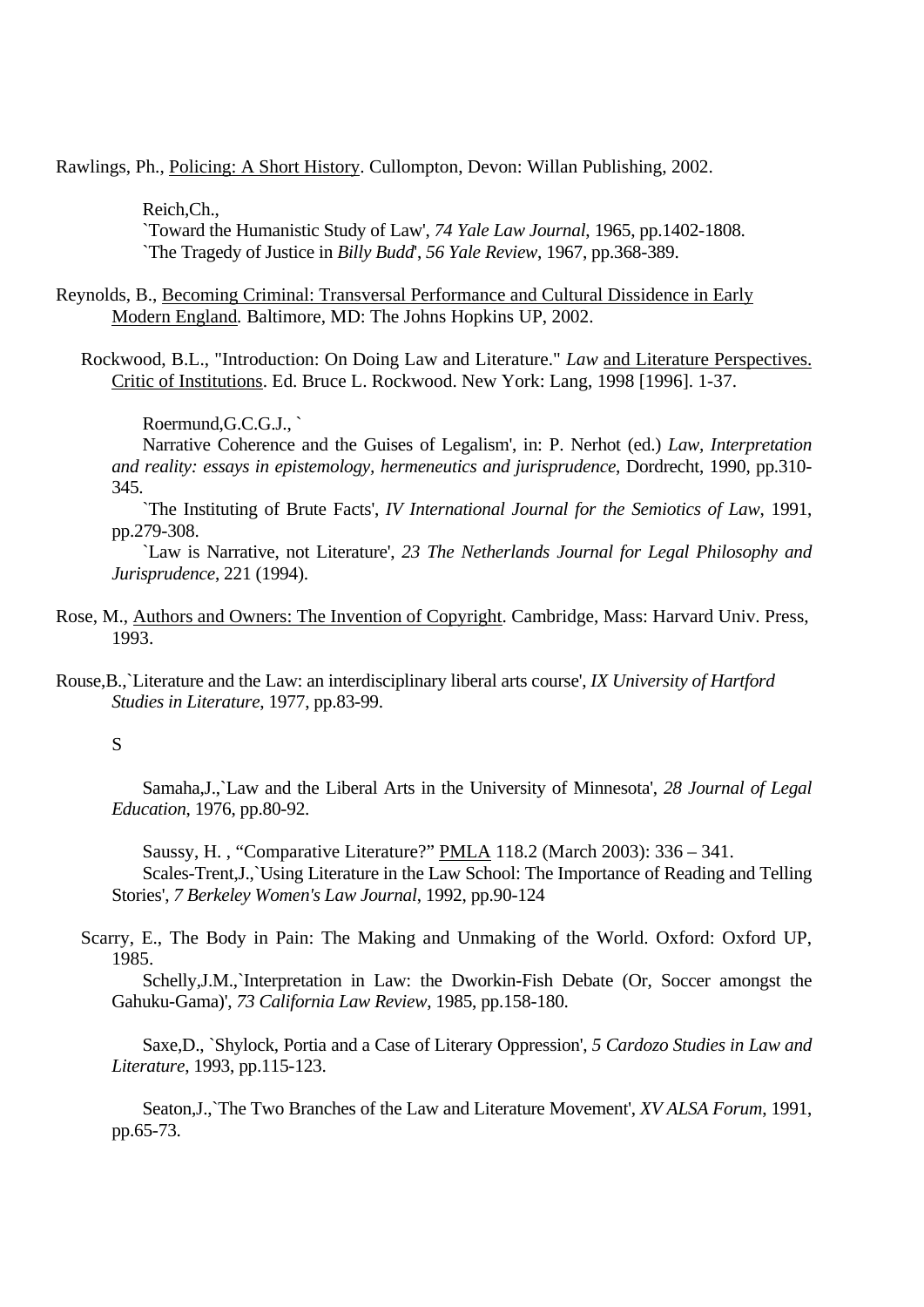Sheldon,J.C. , `Shylock, Cordelia, and the Maine District Court', 1999, 51 *Maine Law Review*, 10-13.

Simon,E., `Comment on *The Merchant of Venice*', *5 Cardozo Studies in Law and Literature*, 1993, pp.325-330.

Scheppele,K.Lane, `Telling Stories', *87 Michigan Law Review*, 1989, pp.2073-2098.

Sherwin,R., `A Matter of Voice and Plot: belief and suspicion in legal storytelling', *87 Michigan Law Review*, 1988, pp.543-612.

Schneider, M., ed. Die Ordnung des Versprechens*.* München: Wilhelm Fink Verlag, 2005.

Schönert, J. et al. Erzählte Kriminalität: Zur Typologie und Funktion von narrativen Darstellungen in Strafrechtspflege, Publizistik und Literatur*.* Tübingen: Niemeyer, 1991.

Schönert, J. et al. Literatur und Kriminalität. Die gesellschaftliche Erfahrung von Verbrechen und Strafverfolgung als Gegenstand des Erzählens. Deutschland, England, Frankreich 1850-1880. Tübingen: Niemeyer, 1983.

Sedley, S., "Howzat?" London Review of Books 25 (September 2003): 15-17.

Sheen, E. and L. Hutson, eds., Literature, Politics and Law in Renaissance England. London: Palgrave, 2004.

Shichor, D. and D. K. Sechrest eds., Three Strikes and You're Out: Vengeance as Public Policy*.*  Thousand Oaks, CA: Sage, 1996.

Simonett,J.E.,`The Trial as One of the Performing Arts', *52 American Bar Association Journal*, 1966, pp.1145-1147.

Smith,J.A.

*`Job* and the Anguish of the Legal Profession: An Example of the Relationship of Literature, Law, and Justice', *32 Rutgers Law Review*, 1979, pp.661-675.

`Afterword: Law, Literature and Ethics', *4 Mississippi College Law Review*, 1984, pp.327- 329.

`Aspects of Law and Literature: The Revival and the Search for Doctrine', *IX University of Hartford Studies in Literature*, 1977, pp.213-222.

`The Coming Renaissance in Law and Literature', *30 Journal of Legal Education*, 1979, pp.13-26.

`Law and Humanities: a Preface', *29 Rutgers Law Review*, 1975, pp.223-227.

Sterritt,C.J., `Ode to *Billy Budd*, judicial professionalism in modern American military justice', *38 Federal Bar News and Journal*, 1991, pp.208-212.

St.Joan,J. and A. Bennington McElhiney (eds*), Beyond Portia, women, law and literature in the United States*, Boston, 1997.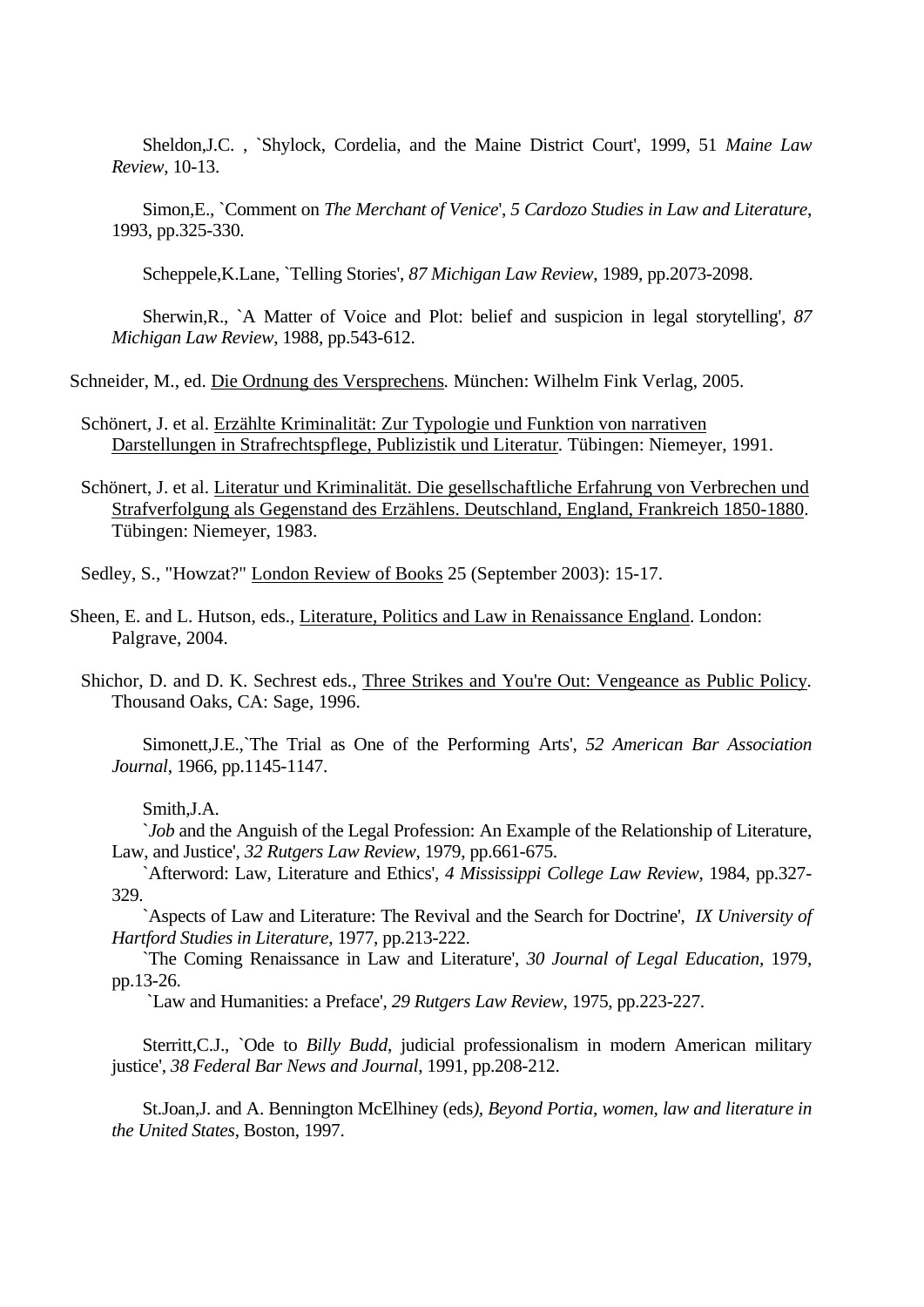Suretsky,H., `Search for a Theory: An Annotated Bibliography of the Writings on the Relation of Law to Literature and the Humanities', *32 Rutgers Law Review*, 1979, pp.727-739.

- Spierenburg, P., "Theory and History of Criminal Justice." Crime and Criminal Justice in Europe and Canada. Ed. Louis A Knafla. Waterloo: Wilfred Lammer, 1981. 319-325.
- Stafford, B. A., "Englishing the Rogue, 'Translating' the Irish: Fantasies of Incorperation and Early Modern English National Identity." Rogues and Early Modern English Culture. Ed. Craig Dionne and Steve Mentz. Ann Arbor: U of Michigan P, 2004. 312-336.
- Stevens,J.P.,`The Shakespeare Canon of Statutory Construction', *140 University of Pennsylvania Law Review*, 1992, pp.1373-1387.

Shapiro,B.,`Circumstantial Evidence: Of Law, Literature, and Culture', *5 Yale Journal of Law and the Humanities*, 1993, pp.219-241.

- Suretsky,H., `The Concept of Ideology and Its Application to Law and Literature Studies', *5 ALSA Forum*, 1981, pp.29-39.
- The International Journal of Speech, Language and the Law. Ed. Couldhart, Malcom et. Al. October 2006. <http://www.equinoxpub.com/journals/main.asp?jref=62>

T

Tabensky, P.A., 'Judging and Understanding', 16 2, *Law and Literature*, 2004, pp207-28.

Thomas, B.,

"Reflections on the Law and Literature Revival." Critical Inquiry 17 (Spring 1991): 510-39. Cross-Examinations of Law and Literature: Cooper, Hawthorne, Stowe, and Melville*.* 

Cambridge: Cambridge UP, 1987.

`*Plessy v. Ferguson* and the Literary Imagination', *9 Cardozo Studies in Law and Literature*, 45, 1997.

*American Literary Realism and the Failed Promise of Contract*, Berkeley, 1997.

Thurgill, A., "Critical Legal Studies." A Dictionary of Continental Philosophy*.* Ed. John Protevi. New Haven: Yale UP, 2006.

Tiefenbrun, S.W. (ed.), *Law and the Arts*, Westport (Ct), 1999.

`Semiotics and Martin Luther King's `Letters from Birmingham Jail', *Cardozo Studies in Law and Literature*, 255 (1992).

`The Lie, the Law, and La Fontaine's Fables', *Utopie et Dystopie*, Metaphore no.25, Université de Nice.

Tritter,D.F., 'A Comment on *The Merchant of Venice*', *5 Cardozo Studies in Law and Literature*, 1993, pp.330-335.

Tucker,E.F.J., `The Letter of the Law in *The Merchant of Venice*', *29 Shakespeare Survey*, 1976, pp.93-101.

Tsaitouridis,C.,`Leviathan - Moby Dick: the Physics of the State', *VIII Law and Critique*, 223, 1997.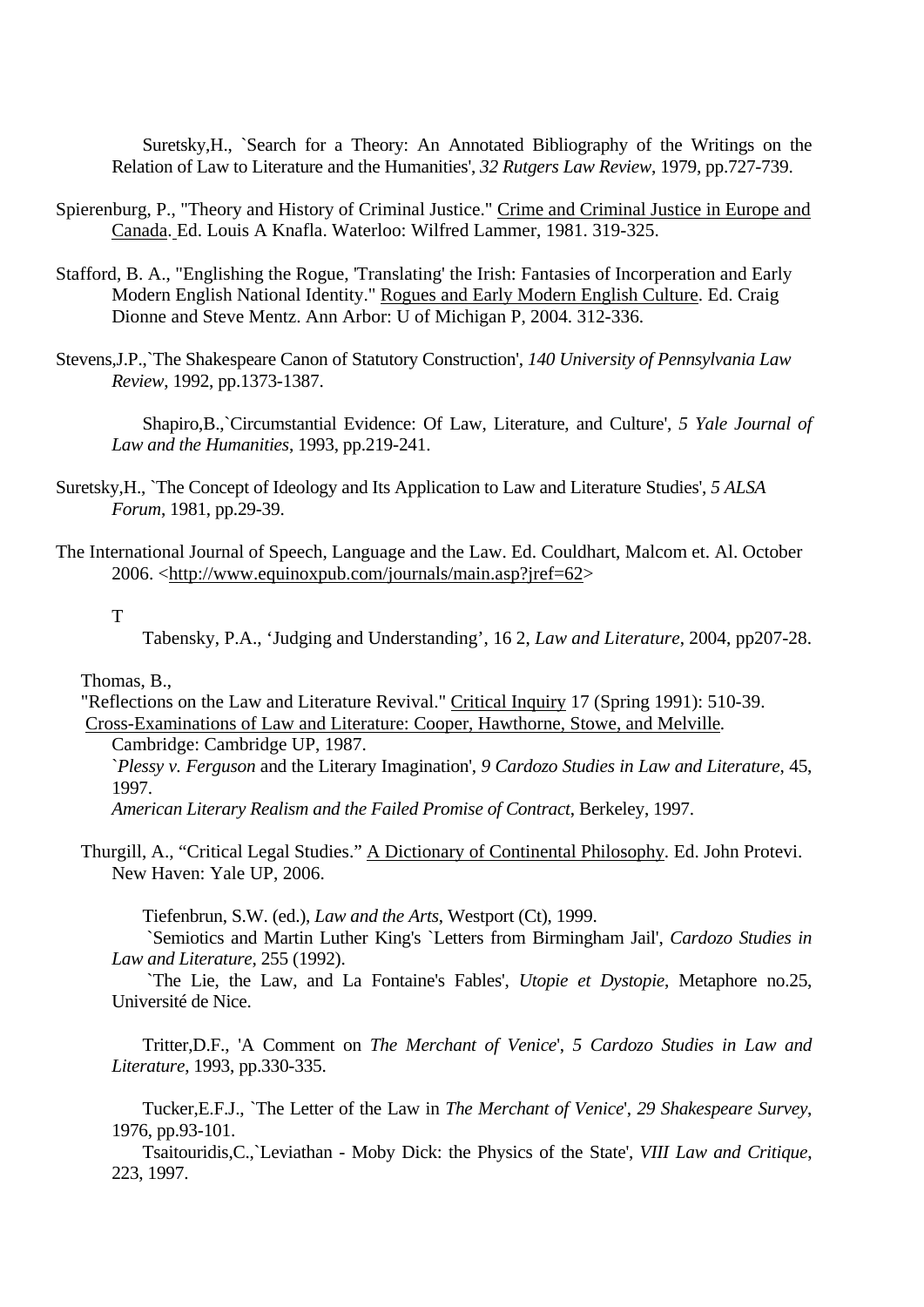- Unger, R.M.., The Critical Legal Studies Movement. Cambridge, Mass.: Harvard UP, 1986. Van Elk, Martine. "The Counterfeit Vagrant: The Dynamic of Deviance in the Bridewell Court
	- Records and the Literature of Deviancy." Rogues and Early Modern English Culture*.* Ed. Craig Dionne and Steve Mentz. Ann Arbor, MI: U of Michigan P, 2004. 120-139.

V

Vismann, C., Akten. Medientechnik und Recht*.* Frankfurt: Fisher, 2000.

Ward, I., `A Kingdom for a Stage, Princes to Act: Shakespeare and the Art of Government', *VIII Law and Critique*, 189, 1997.

`From Literature to Ethics: the strategies and ambitions of Law and Literature', *14 Oxford Journal of Legal Studies*, 1994, pp.389-400.

`Law and Literature: a feminist perspective', *vol.II Feminist Legal Studies*, 1994, pp.133- 158.

`The educative ambition of Law and Literature', *13 Legal Studies* , 1993, pp. 323-331. *Law and Literature, possibilities and perspectives*, Cambridge, 1995. *Shakespeare and the legal imagination*, London, 1999.

#### W

Warren,J.P.,`Bristol Molly: Sexuality, Power, Silence', *1 Cardozo Studies in Law and Literature*, 1989, pp.21-25.

Warrington,R. and C. Douzinas, `The Trials of Law and Literature', *VI Law and Critique*, 135, 1995.

Warnke,G., `Law, Hermeneutics, and Public Debate', *9 Yale Journal of Law and the Humanities*, 395, 1997.

Watt, I., The Rise of the Novel: Studies in Defoe, Richardson, and Fielding. Berkeley, CA: California UP, 1957.

#### Weisberg, Richard,

"Coming of Age Some More: 'Law and Literature' Beyond the Cradle." Nova Law Review 13.1(1988): 107-24.

*Vichy law and the Holocaust in France*, New York, 1996.

- "20 Years (or "000) of Story-Telling on the Law: Is Justice Detectable." Cardozo Law Review 26 2005): 2223-2246.
- "Literature's Twenty-year Crossing into the Domain of Law: Continuing Trespass or Right by Adverse Possession?" Law and Literature: Current Legal Issues. Ed. Michael Freeman and Andrew Lewis. Oxford: Oxford UP, 1999. 47-61.
- "Loose Professionalism, or Why Lawyers Take the Lead on Torture." Torture: A Collection*.* Ed. Sanford Levinson. Oxford: Oxford UP, 2004. 299-305.

Poethics, and Other Strategies of Law and Literature*.* Columbia, NY: Columbia UP, 1992. Online posting. 1 September 2005. August 2006. < http://lawlitblogspot.com/>

'Law and Literature in Dialogue'. Letter to the PMLA Forum. *PMLA* 121. No. 2 (March 2006): 546-57.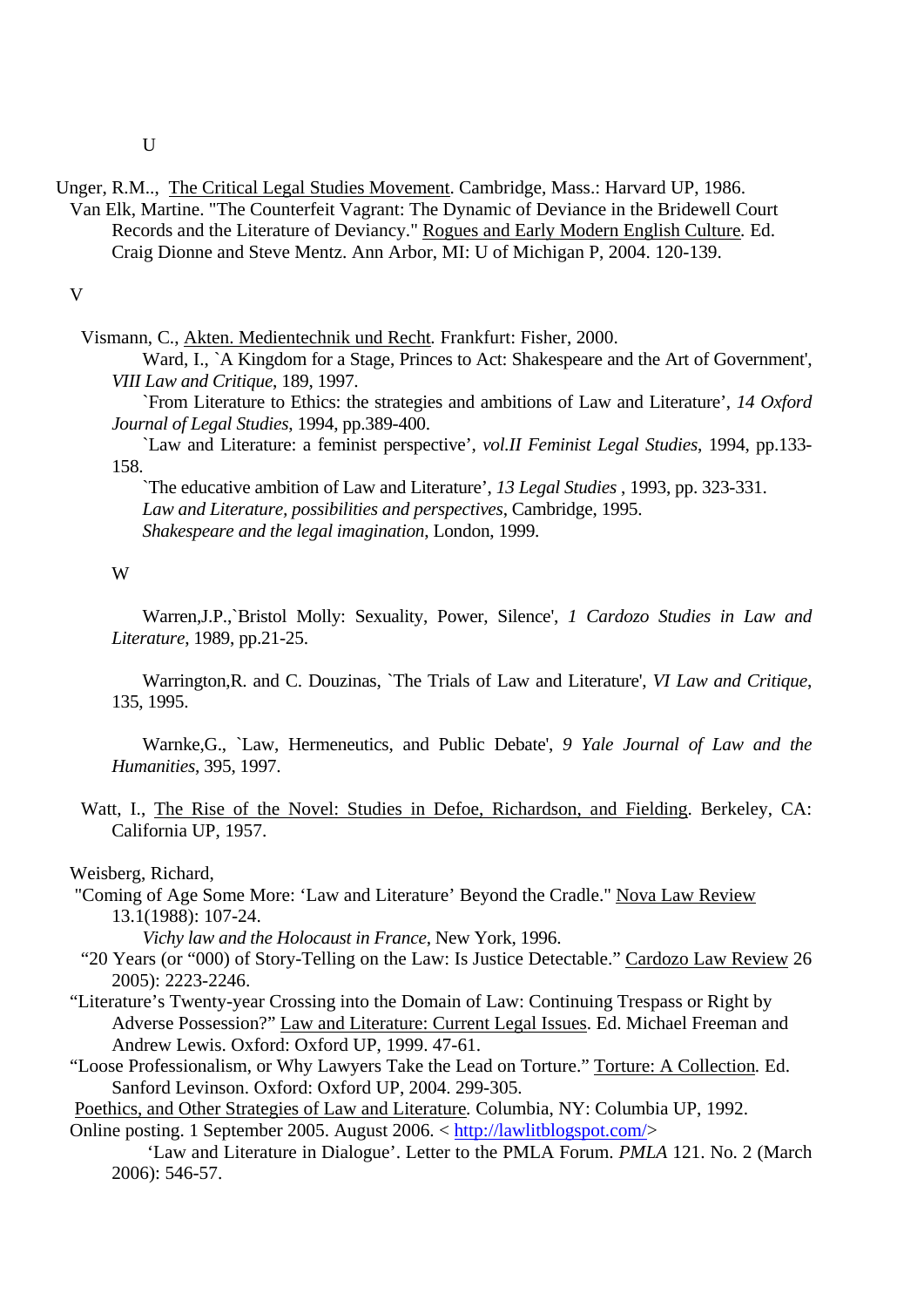*When Lawyers Write*, Boston, 1987.

Weisberg,Robert, `The Law-Literature Enterprise', *1 Yale Journal of Law and the Humanities*, 1988, pp.1-67.

Weisbrod,C., *Butterfly the Bride, essays on law, narrative, and the family*, Ann Arbor, 1999.

# West, R.,

Adjudication is not Interpretation: Some Reservations about the Law-as-Literature Movement', *54 Tennessee Law Review*, 1987, pp.203-278.

`Authority, Autonomy, and Choice: The Role of Consent in the Moral and Political Visions of Franz Kafka and Richard Posner', *99 Harvard Law Review*, 1985, pp.384-428.

`Submission, Choice and Ethics: a Rejoinder to Judge Posner', *99 Harvard Law Review*, 1986, pp.1449-1456.

`Economic Man and Literary Woman: One Contrast', *39 Mercer Law Review*, 1988, pp.867- 878.

`Communities, Texts, and Law: Reflections on the Law and Literature Movement', *1 Yale Journal of Law and the Humanities*, 1988, pp.129-156.

`The Feminine Silence: a Response to Professor Koffler', *1 Cardozo Studies in Law and Literature*, 1989, pp.15-20.

`Law, Literature, and the Celebration of Authority', *84 Northwestern University Law Review*, 1989, pp.977-1011.

## White, J. Boyd,

Justice as Translation: An Essay in Cultural and Legal Criticism. Chicago: UP, 1990.

"The Ethics of Meaning." The Happy Couple: Law and Literature. Ed. J. Neville Tuner and Pamela Williams. Sydney: Federation Press, 1994. 286-95.

# Acts of Hope: Creating Authority in Literature, Law, and Politics. Chicago, IL and London: Chicago UP, 1994.

*The Edge of Meaning*, Chicago and London, 2001. + de meest recente

`Judicial Criticism', *20 Georgia Law Review*, 1988, repr. in: S. Levinson and S. Mailloux (eds) *Interpreting Law and Literature: A Hermeneutic Reader*, Evanston (Ill.), 1988, pp.393- 410.

`The Constitution as Literature', in: *The Encyclopedia of the American Constitution*, 1991, pp.105-107.

`On the Virtues of Not Understanding', in: C. Maier en A. Needham (eds) *Between Languages and Cultures*, Pittsburgh, 1994, pp.333-339.

- The Legal Imagination: Studies in the Nature of Legal Thought and Expression. Boston: Little, Brown & Co, 1973.
- Whitman, James Q., Harsh Justice: Criminal Punishment and the Widening Divide between America and Europe. Oxford: Oxford UP, 2005.

### William, C. Carroll.,

- "Vagrancy." A Companion to Renaissance Drama*.* Ed. Arthur F. Kinney. Malden, MA: Blackwell, 2004: 83-92.
- Fat King, Lean Beggar: Representations of Poverty in the Age of Shakespeare*.* Cornell, NY: Cornell UP, 1996.